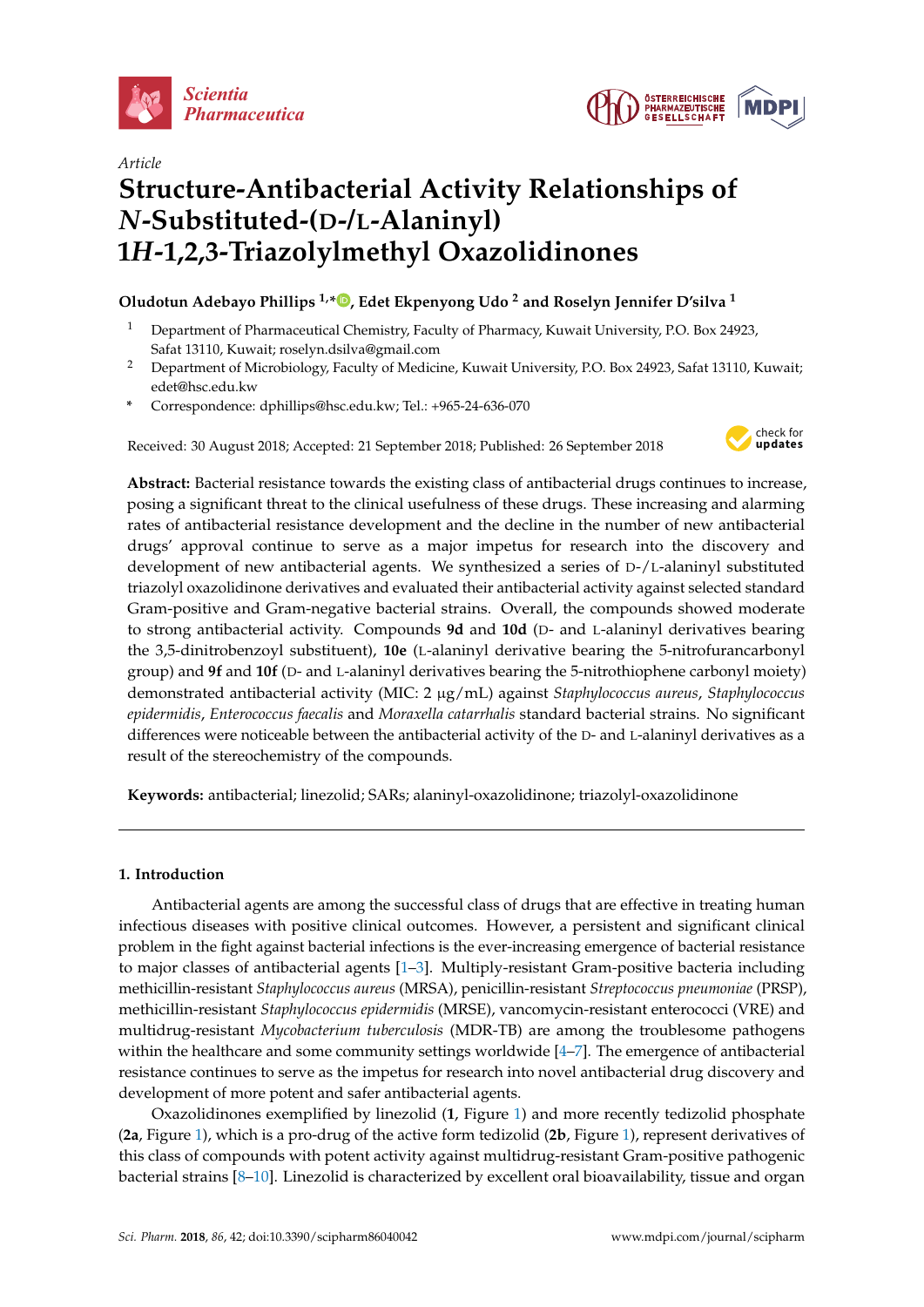penetration, with demonstrated effectiveness against multi-drug-resistant Gram-positive bacterial pathogens, including MRSA, PRSP and VRE. Furthermore, it is also active against MDR-TB; hence, it may be useful for treating multi-drug-resistant tuberculosis [\[8,](#page-18-0)[9,](#page-18-2)[11\]](#page-18-3).

Oxazolidinones inhibit bacterial protein biosynthesis by binding to sites on the bacterial ribosomes, thus preventing the formation of a functional 70S initiation complex [\[11](#page-18-3)[–13\]](#page-18-4). More detailed studies have investigated the orientation of the oxazolidinone class of compound on the ribosome [\[14\]](#page-18-5) and Duffy et al. [\[15\]](#page-18-6) have shown that linezolid binds to the A-site of the 50S subunit, thus preventing binding of the aminoacyl-tRNA.

Several investigators have engaged in structural modifications around the phenyl-oxazolidinone pharmacophore with the hope of discovering newer derivatives with a broader spectrum of activity, to improve potency and to reduce side-effects compared with linezolid. However, linezolid is plagued with a number of undesirable side effects, such as lactic acidosis, myelosuppression, neuropathies and thrombocytopenia during prolonged administration. Furthermore, treatment with linezolid may lead to unfavorable interactions with adrenergic and serotonergic agents, and this may result in severe hypertensive crisis in patients [\[12,](#page-18-7)[16,](#page-18-8)[17\]](#page-18-9). Serotonin toxicity has been associated with its inhibitory effects on monoamine oxidases (MAO), due to the structural similarity to the MAO inhibitor toloxatone, which also contains the oxazolidinone moiety. The triazolyl derivatives (**3**, Figure [1\)](#page-1-0) [\[18\]](#page-18-10) and the reverse C5 amide derivative of linezolid of a general structure (**4**, Figure [1\)](#page-1-0) have been shown to exhibit strong antibacterial activity and lower monoamine oxidase inhibition [\[19\]](#page-18-11). In addition, Compound 4 also exhibited reduced myelotoxicity in rodents compared to linezolid [\[20\]](#page-18-12).

<span id="page-1-0"></span>

**Figure 1.** Chemical structure of oxazolidinone antibacterial agents. **Figure 1.** Chemical structure of oxazolidinone antibacterial agents.

Studies from our laboratory and those of others have reported the synthesis of several **2.1. Characterization is extended to the structures of 5–8** (Figure [1\)](#page-1-0) with potent activity that is comparable or superior to linezolid against Gram-positive bacterial strains including MRSA, VRE, PRSP and MDR-TB [\[18,](#page-18-10)[21](#page-18-13)[–27\]](#page-18-14). Moreover, other studies have also demonstrated that the incorporation of *N*-substituted-glycinyl moieties on the 4-*N*-piperazine position resulted in oxazolidinone derivatives that would fit a potential pocket identified at the bacterial ribosomal receptor binding site [\[27\]](#page-18-14). The most potent oxazolidinones in triazolylmethyl oxazolidinones containing acyl or aroyl-substituted piperazine of the general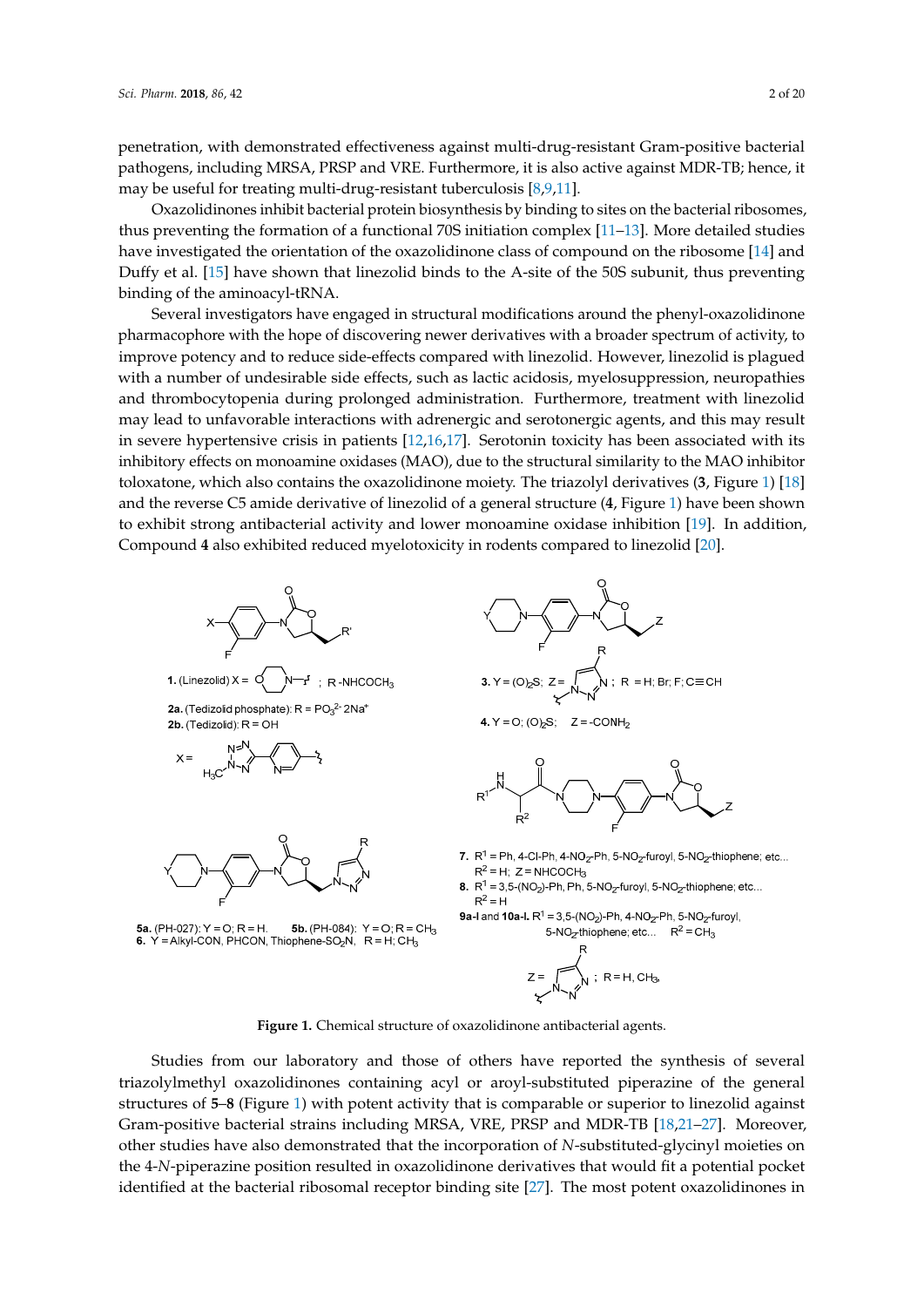the glycinyl series contain the *N*-nitroaroyl substituents on the glycine nitrogen [\[23\]](#page-18-15); in particular, the 3,5-dinitrobenzoyl and the 5-nitrofuroyl derivatives demonstrated MIC values in the range of 0.06–16 µg/mL against Gram-positive bacterial clinical isolates. On the basis of the potent antibacterial activities of the *N*-substituted glycinyl-triazolyl oxazolidinones, we decided to investigate the effects of incorporating D- and L-alanine as spacers instead of the glycine on the antibacterial activity with focus on the nitro- and amino-substituted aroyl and heteroaroyl derivatives. We hereby report the synthesis and qualitative structure-antibacterial activity relationships of new *N*-substituted-D- and L-alaninyl-triazolyl oxazolidinone derivatives of the general structures **9a**–**l** and **10a**–**l**, respectively.

#### **2. Materials and Methods.**

#### *2.1. Characterization*

Purification of compounds was performed with silica gel column chromatography using silica gel (Kieselgel 60, 70–230 mesh; Merck, (formerly Sigma-Aldrich), Germany, and TLC was conducted on 0.25-mm pre-coated silica gel plates ( $60F_{254}$ , Merck). Melting points were determined on a Stuart Scientific melting point apparatus (SMP1) (Stuart, Stone, UK) and were uncorrected. Mass spectra were recorded on a Thermo Scientific DFS Gas Chromatography/Mass Spectrometer (DFS GC-MS) (Thermo Fisher Scientific, Bremen, Germany) and Waters QToF high resolution/Mass Spectrometer (LC MS/MS high resolution) (Waters Corporation, Milford, MA, USA). The  ${}^{1}$ H-NMR and  ${}^{13}$ C-NMR spectra in DMSO- $d_6$  using solvent peaks as reference signals were recorded on Bruker DPX 400 MHz and Bruker Avance II 600 NMR spectrometers. Chemical shifts of protons and carbons were reported in parts per million (ppm) downfield and upfield from solvent DMSO-d<sub>6</sub> ( $\delta$  = 2.5; 39.7) peaks as references. Infrared (IR) spectra of solids (KBr) were recorded on an FT-IR (Jasco FT/IR-6300) (JASCO, Tokyo, Japan) spectrometer. The Elemental analyses were performed on an Elementar Vario Micro Cube CHN Analyzer (Elementar, Langenselbold, Germany). Elemental analyses (C, H, N) were used to confirm the purity of all newly synthesized compounds (>95%) and indicated by the symbols of the elements within  $\pm 0.40\%$  of the theoretical values. Analyses were performed by The General Facilities Science (GF-S), Faculty of Science, Kuwait University, Kuwait.

#### *2.2. Syntheses*

## 2.2.1. Preparation of (*R*)-5-((1*H*-1,2,3-triazol-1-yl)methyl)-3-(4-(4-(*D*-alanyl)piperazin-1-yl)-3 fluorophenyl)oxazolidin-2-one 2,2,2-trifluoroacetate **16a**

A solution of (*tert*-butoxycarbonyl)-*D*-alanine (1.027 gm, 5.430 mmol) in anhydrous DCM (35 mL) was treated with *N*, *N*'-dicyclohexylcarbodiimide (1.40 gm, 6.787 mmol) and 1-hydroxybenzotriazole (0.917 gm, 6.787 mmol), and the mixture was stirred under a nitrogen atmosphere for 2 h. The reaction mixture was filtered directly into a solution of the trifluoro acetate salt, **14** (2.50 gm, 5.430 mmol) and TEA (2.19 mL, 15.747 mmol) in anhydrous CH<sub>3</sub>CN (40 mL) at 0 °C. The reaction mixture was stirred overnight and concentrated on a rotavap under vacuum to give a viscous oil, which was dissolved in DCM (40 mL), and the precipitated urea was filtered off. The DCM layer was washed with water,  $10\%$  Na<sub>2</sub>CO<sub>3</sub> solution, brine, dried (Na<sub>2</sub>SO<sub>4</sub>), filtered and concentrated under vacuum to give a brown foam, which was triturated with ether to yield a cream-colored crude solid. This solid was recrystallized from ethyl acetate to afford the carbamate **15a** as an off-white solid, 2.07 gm, yield: 74%; mp.: 214–216 °C. <sup>1</sup>H-NMR (DMSO-d<sub>6</sub>, 600 MH<sub>Z</sub>): δ 8.18 (d, 1H, *J* = 0.7 Hz, triazole H), 7.77 (d, 1H, *J* = 0.8 Hz, triazole H), 7.43 (dd, 1H *J* = 2.5 Hz, 14.7 Hz, phenyl H), 7.14 (dd, 1H, *J* = 2.3 Hz, 8.8 Hz, phenyl H), 7.07 (t, 1H,  $J = 9.3$  Hz, phenyl H), 6.96 (d, 1H, NH,  $J = 7.9$  Hz, exchangeable with D<sub>2</sub>O), 5.12-5.14 (m, 1H, oxazolidinone H), 4.83 (d, 2H, *J* = 5.1 Hz, CH2), 4.45–4.50 (m, 1H, D-alanine CH), 4.21 (t, 1H, *J* = 9.2 Hz, oxazolidione H), 3.87 (q, 1H, *J* = 5.8 Hz, 9.3 Hz, oxazolidinone H), 3.59–3.66 (br. d, 4H, piperazine H), 2.96 (br. d, 4H, piperazine H), 1.36–1.38 (br., 9H, C(CH3)3), 1.17 (d, 3H, *J* = 6.9 Hz, CH3)). <sup>13</sup>C-NMR (DMSO-d<sub>6</sub>): δ 171.2, 155.8, 155.3, 154.2, 153.9, 135.8, 133.9, 133.8, 133.7, 126.3, 120.2, 120.2, 114.8, 114.7, 107.3, 107.1, 78.4, 71.3, 52.2, 51.1, 50.8, 47.6, 46.3, 45.2, 42.0, 28.7, 18.2. IR (KBr pellet, cm<sup>-1</sup>):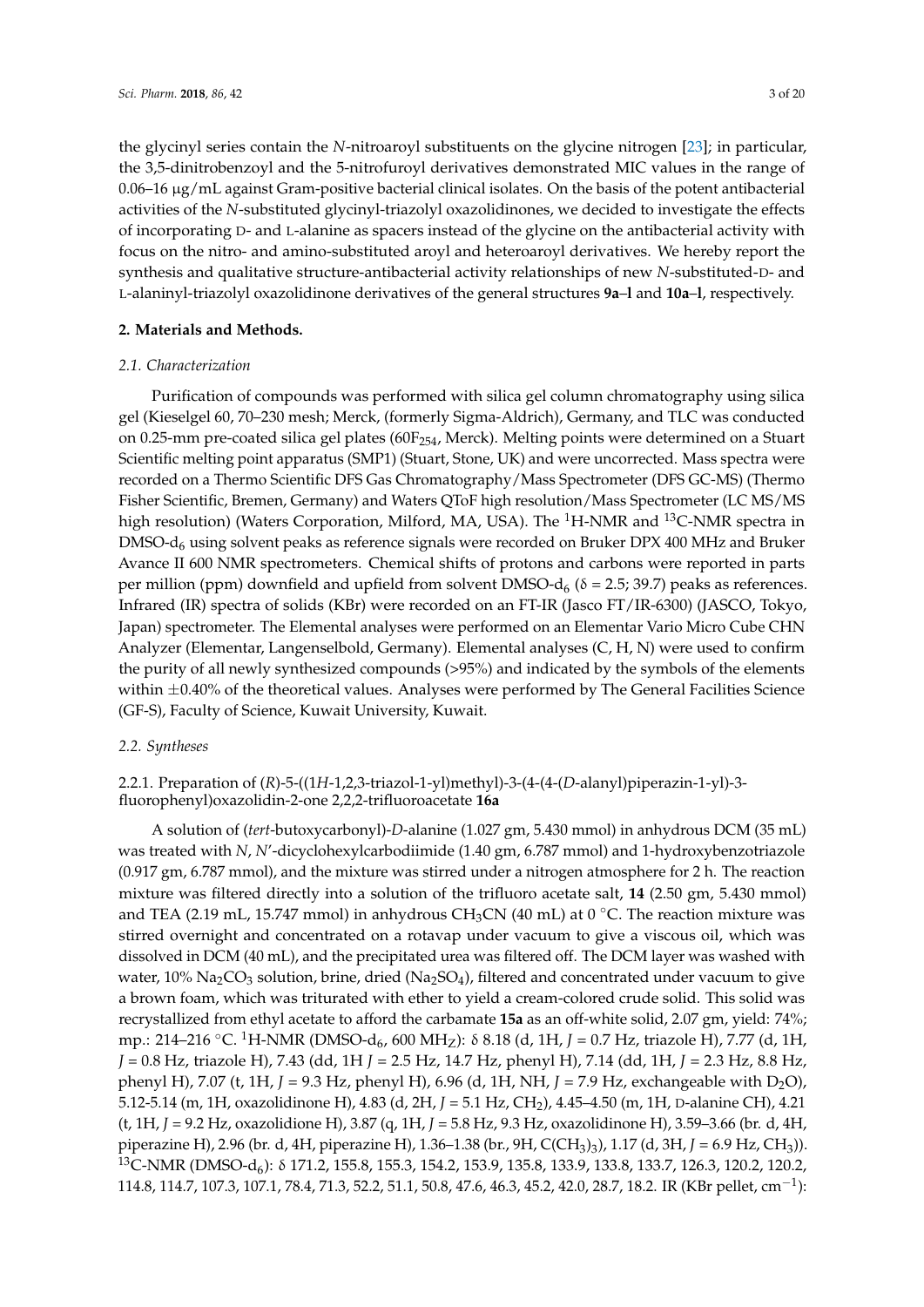ν 3328, 3185, 3125, 2929, 2792, 1738, 1628, 1574, 1536, 1386, 1311, 1271, 1462, 1244, 1185, 1088, 1047. LRMS (*m*/*z*): 517.3 (M<sup>+</sup>), HRMS (*m*/*z*): calcd. for C<sub>24</sub>H<sub>32</sub>FN<sub>7</sub>O<sub>5</sub>: 517.2449; found 540.2400 (M<sup>+</sup> + Na). Anal. calcd. for C<sub>24</sub>H<sub>32</sub>FN<sub>7</sub>O<sub>5</sub>: C: 55.70, H: 6.23, N: 18.94; found C: 55.75, H: 6.56, N: 18.41.

A solution of **15a** (6.07 g, 11.73 mmol) in DCM (12.0 mL) was treated with trifluoroacetic acid (12.0 mL) and stirred to room temperature overnight. The reaction mixture was concentrated to dryness to give a brown oil, which was digested several times with ether and treated with THF/diethyl ether (1:1 mixture) with stirring to give **16a** as a cream-colored solid, 4.92 g, yield: 79%. This solid was utilized for subsequent reactions without further purification. <sup>1</sup>H-NMR (DMSO-d<sub>6</sub>, 600 MH<sub>Z</sub>): δ 8.17 (d, 1H, *J* = 0.7 Hz, triazole H), 8.13 (br. d, 3H, *J* = 3.8 Hz, <sup>+</sup>NH3, exchangeable with D2O), 7.76 (d, 1H, *J* = 0.8 Hz, triazole H), 7.42 (dd, 1H, *J* = 2.5 Hz, 14.7 Hz, phenyl H), 7.12 (dd, 2H, *J* = 2.3 Hz, 8.8 Hz, phenyl H), 7.07 (t, 1H, *J* = 9.3 Hz, phenyl H), 5.10–5.14 (m, 1H, oxazolidinone H), 4.83 (d, 1H, *J* = 5.0 Hz, CH2), 4.42–4.44 (m, 1H, <sup>D</sup>-alanine CH), 4.22 (t, 1H, *J* = 9.2 Hz, oxazolidinone H), 3.86 (q, 1H, *J* = 5.8 Hz, 9.3 Hz, oxazolidinone H), 3.56–3.79 (m, 4H, piperazine H), 2.91–3.03 (m, 4H, piperazine H), 1.33 (d, 3H, *J* = 7.0 Hz, CH<sub>3</sub>)). <sup>13</sup>C-NMR (DMSO-d<sub>6</sub>, 600 MH<sub>Z</sub>): δ 168.0, 158.5, 158.3, 158.1, 157.9, 155.4, 153.8, 153.5, 135.2, 135.2, 135.2, 133.5, 133.4, 125.9, 119.9, 119.8, 117.5, 115.6, 114.6, 113.6, 106.9, 106.7, 70.8, 51.7, 50.5, 50.1, 47.1, 45.9, 44.8, 41.7, 16.4. LRMS (*m*/*z*): calcd. for C<sub>19</sub>H<sub>24</sub>FN<sub>7</sub>O<sub>3</sub> (M<sup>+</sup> − CF<sub>3</sub>O<sub>2</sub>H): 417.30. HRMS  $(m/z)$ : calcd. for C<sub>21</sub>H<sub>25</sub>F<sub>4</sub>N<sub>7</sub>O<sub>5</sub>: 531.1853; found 530.2300 (M<sup>+</sup> – H).

## 2.2.2. Preparation of (*R*)-5-((1*H*-1,2,3-triazol-1-yl)methyl)-3-(4-(4-(*L*-alanyl)piperazin-1-yl)-3 fluorophenyl) oxazolidin-2-one 2,2,2-trifluoroacetate **16b**

Compound **16b** was prepared via a similar procedure to the *D*-alaninyl isomer **16a** from (*tert*-butoxycarbonyl)-L-alanine (0.410 gm, 2.172 mmol), *N,N'*-dicyclohexyl carbodiimide (0.560 gm, 2.715 mmol), 1-hydroxy -benzotriazole (0.366 gm, 2.715 mmol), TFA salt (1.00 gm, 2.172 mmol) and TEA (0.877 mL, 6.30 mmol) in a mixture of DCM (40 mL) and acetonitrile (15 mL) and worked up in a similar manner to give the intermediate compound **15b** as an off-white solid, 0.913 g, yield: 82%; recrystallized (EtOAc), mp.: 203–207 °C. <sup>1</sup>H-NMR (DMSO-d<sub>6</sub>, 600 MH<sub>Z</sub>): δ 8.18 (d, 1H, *J* = 0.7 Hz, triazole H), 7.77 (d, 1H, *J* = 0.8 Hz, triazole H), 7.43 (dd, 1H, *J* = 2.5 Hz, 14.4 Hz, phenyl H), 7.28 (dd,1H, *J* = 2.3 Hz, 8.8 Hz, phenyl H), 7.06 (t, 1H, *J* = 9.3 Hz, phenyl H), 7.00 (br. d, 1H, *J* = 7.9 Hz, NH, exchangeable with D<sub>2</sub>O), 5.09–5.15 (m, 1H, oxazolidinone H), 4.83 (d, 2H, *J* = 5.1 Hz, CH<sub>2</sub>), 4.45–4.50 (m, 1H, L-alanine CH), 4.21 (t, 1H, *J* = 9.2 Hz, oxazolidinone H), 3.87 (q, 1H, *J* = 5.7 Hz, 9.3 Hz, oxazolidinone H), 3.63–3.65 (br. d, 4H, piperazine H), 2.91–2.98 (br. d, 4H, piperazine H), 1.36 (br d, 9H, (CH<sub>3</sub>)<sub>3</sub>), 1.16 (d, 3H, *J* = 6.9 Hz, CH<sub>3</sub>). <sup>13</sup>C-NMR (DMSO-d<sub>6</sub>, 600 MH<sub>Z</sub>): δ 170.7, 155.3, 154.8, 153.7, 153.4, 135.4, 135.3, 133.3, 133.3, 133.2, 125.8, 119.7, 114.2, 106.8, 106.7, 77.9, 70.7, 51.7, 50.6, 50.3, 47.1, 45.8, 44.7, 41.5, 28.2, 17.7. IR (KBr pellet, cm−<sup>1</sup> ): ν 3634, 3500, 3346, 3121, 2980, 2900, 2811, 2722, 1877, 1736, 1653, 1578, 1520, 1447, 1387, 1367, 1280, 1236, 1120, 1061, 1028. LRMS (*m*/*z*): 517.3 (M<sup>+</sup> ). Calcd. for  $C_{24}H_{32}FN_{7}O_{5}$ : 517.2449; found 540.2500 (M<sup>+</sup> + Na). Anal. calcd. for  $C_{24}H_{32}FN_{7}O_{5}$ : C: 55.70, H: 6.23, N: 18.94; found C: 55.21, H: 6.31, N: 18.55.

Compound **16b** was prepared via a similar procedure to **16a** from a solution of **15b** (8.0 g, 15.46 mmol) in DCM (16.0 mL) in trifluoroacetic acid (16.0 mL) to afford the title compound as a cream solid, 7.36 g, yield: 90%. This solid was utilized for subsequent reactions without further purification. <sup>1</sup>H-NMR (DMSO-d<sub>6</sub>, 600 MH<sub>Z</sub>): δ 8.17 (d, 1H, *J* = 0.7 Hz, triazole H), 8.12 (br. d, 3H, *J* = 4.0 Hz, <sup>+</sup>NH3, exchangeable with D2O), 7.76 (d, 1H, *J* = 0.7 Hz, triazole H), 7.42 (dd, 1H, *J* = 2.5 Hz, 14.7 Hz, phenyl H), 7.14 (dd, 2H, *J* = 2.3 Hz, 8.8 Hz, phenyl H), 7.07 (t, 1H, *J* = 9.3 Hz, phenyl H), 5.11–5.14 (m, 1H, oxazolidinone H), 4.83 (d, 1H, *J* = 5.0 Hz, CH2), 4.41–4.44 (m, 1H, L-alanine CH), 4.21 (t, 1H, *J* = 9.1 Hz, oxazolidinone H), 3.86 (q, 1H, *J* = 5.7 Hz, 9.3 Hz, oxazolidinone H), 3.59–3.67 (m, 4H, piperazine H, overlaps with DOH signal), 2.90–3.08 (m, 4H, piperazine H), 1.33 (d, 3H, *J* = 7.0 Hz, CH3). <sup>13</sup>C-NMR (DMSO-d6, 600 MHZ): δ 167.9, 158.0, 157.8, 155.4, 153.8, 153.5, 135.2, 135.2, 133.4, 133.3, 125.9, 119.8, 119.8, 116.1, 114.3, 114.3, 106.9, 106.7, 70.7, 51.7, 50.4, 50.1, 47.1, 45.9, 44.7, 41.6, 16.4. LRMS (*m*/*z*): calcd. for C<sub>19</sub>H<sub>24</sub>FN<sub>7</sub>O<sub>3</sub> (M<sup>+</sup> − CF<sub>3</sub>O<sub>2</sub>H): 417.3. HRMS (*m*/*z*): calcd. for C<sub>21</sub>H<sub>25</sub>F<sub>4</sub>N<sub>7</sub>O<sub>5</sub>: 531.1853; found  $530.2400$  (M<sup>+</sup> – H).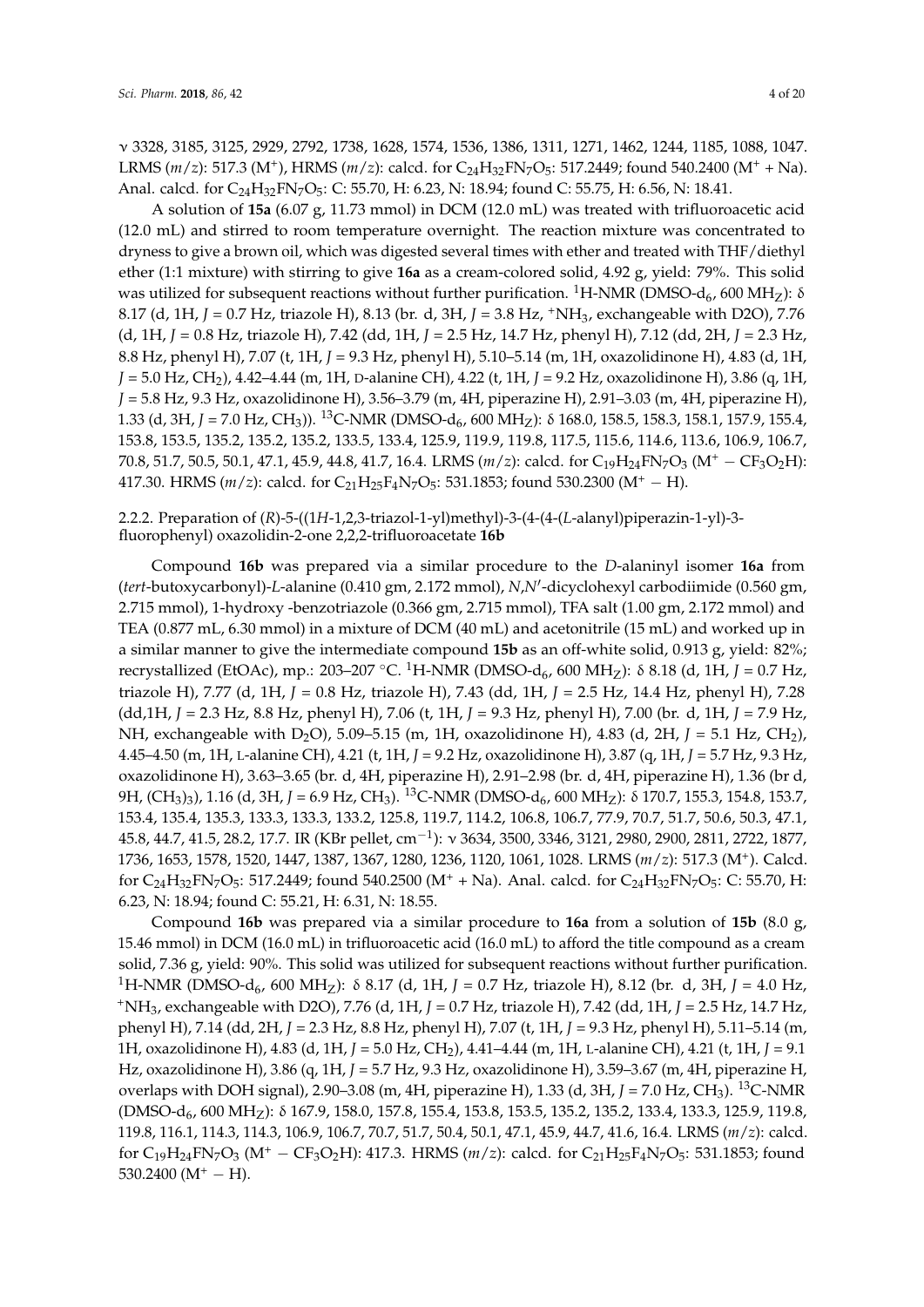## 2.2.3. Preparation of *N*-((*R*)-1-(4-(4-((*R*)-5-((1*H*-1,2,3-triazol-1-yl)methyl)-2 oxooxazolidin-3-yl)-2-fluorophenyl)piperazin-1-yl)-1-oxopropan-2-yl)-2-nitrobenzamide **9a**

To an ice-cooled solution of 16a (0.700 g, 1.317 mmol) in anhyd. CH<sub>3</sub>CN (20 mL) was added TEA (0.70 mL) and 2-nitrobenzoyl chloride (0.363 g, 1.97 mmol), and the reaction mixture was stirred overnight. The reaction mixture was diluted with DCM (100 mL), washed with water ( $3 \times 80$  mL), 10% NaHCO<sub>3</sub> solution (80 mL), water (80 mL) and brine (80 mL), dried (Na<sub>2</sub>SO<sub>4</sub>), filtered and concentrated to give a yellow solid, which was triturated with ether and filtered to give a yellow solid, 0.580 g, recrystallized (CH3CN) to give the title Compound **9a** as a yellow solid, 190 mg, yield: 23%; mp.: 124–126 ◦C. <sup>1</sup>H-NMR (DMSO-d6, 600 MHZ):δ 9.03 (d, 1H, NH, *J* = 8.0 Hz), 8.17 (d,1H, *J* = 0.7 Hz, triazole H), 8.03 (dd, 1H, *J* = 0.9 Hz, 8.1 Hz, nitrobenzene H), 7.79 (t, 1H, *J* = 7.1 Hz, nitrobenzene H), 7.76 (d, 1H, *J* = 1.0 Hz, triazole H), 7.66–7.77 (m, 1H, nitrobenzene H), 7.61 (dd, 1H, *J* = 1.3 Hz, 7.6 Hz, nitrobenzene H), 7.42 (dd,1H, *J* = 3.4 Hz, 12.1 Hz, phenyl H), 7.27 (dd, 1H, *J* = 2.3 Hz, 8.8 Hz, phenyl H), 7.06 (t, 1H, *J* = 7.5 Hz, phenyl H), 5.09–5.14 (m, 1H oxazolidinone H), 4.94–4.95 (m, 1H, D-alanine CH), 4.83 (d, 2H, *J* = 5.2 Hz, CH2), 4.20 (t,1H, *J* = 9.0 Hz, oxazolidinone), 3.87 (dd, 1H, *J* = 5.3 Hz, 8.9 Hz, oxazolidinone CH), 3.74–3.61 (m, 4H, piperazine H), 3.03–2.93 (m, 4H, piperazine H), 1.29 (d, 3H, *J* = 6.8 Hz, CH<sub>3</sub>). <sup>13</sup>C-NMR (DMSO-d<sub>6</sub>, 600 MH<sub>Z</sub>): δ 167.9, 163.1, 153.7, 152.1, 151.8, 145.3, 133.8, 133.7, 131.9, 133.7, 131.7, 131.6, 130.5, 129.1, 127.6, 124.2, 122.4, 118.1, 118.1, 112.6, 112.6, 105.2, 105.0, 69.1, 50.1, 49.1, 48.6, 45.4, 43.3, 43.2, 40.0, 15.7. IR (KBr pellet, cm−<sup>1</sup> ): 3305, 3112, 1753, 1645, 1519, 1282, 1228, 1026, 743. LRMS (*m*/*z*) 566.5 (M<sup>+</sup>). Anal. calcd. for C<sub>26</sub>H<sub>27</sub>FN<sub>8</sub>O<sub>6</sub>: C: 55.12, H: 4.80, N: 19.78; found C: 55.1, H: 5.21, N: 19.65.

2.2.4. Preparation of *N*-((*S*)-1-(4-(4-((*R*)-(5-((1*H*-1,2,3-triazol-1-yl)methyl)-2-oxooxazolidin-3-yl)-2 fluorophenyl)piperazin-1-yl)-1-oxopropan-2-yl)-2-nitrobenzamide **10a**

Compound **10a** was prepared via a similar procedure to **9a** from **16b** (0.90 g, 1.693 mmol) and 2-nitrobenzoyl chloride (0.471 gm, 2.54 mmol) to give **10a** as a yellow solid, 258 mg, yield: 27%; recrystallized (CH<sub>3</sub>CN), mp.: 185–190 °C. <sup>1</sup>H-NMR (DMSO-d<sub>6</sub>, 600 MH<sub>Z</sub>): δ 9.05 (d, NH, 1H, J = 8.0 Hz, exchangeable with D2O), 8.17 (s, 1H, triazole H), 8.05 (dd, 1H, *J* = 0.5 Hz, 8.2 Hz, nitrobenzene H), 7.79–7.82 (m, 1H, nitrobenzene H), 7.77 (s, 1H, triazole H), 7.69–7.72 (m, 1H, nitrobenzene H), 7.62 (dd, 1H, *J* = 1.1 Hz, 7.6 Hz, nitrobenzene H), 7.44 (dd, 1H, *J* = 2.4 Hz, 14.7 Hz, phenyl H), 7.14 (dd, 1H, *J* = 2.3 Hz, 8.8 Hz, phenyl H), 7.07 (t, 1H, *J* = 9.3 Hz, phenyl H), 5.11–5.15 (m, 1H, oxazolidinone H), 4.96–5.01 (m, 1H, L-alanine CH), 4.84 (d, 2H, *J* = 5.1, CH2), 4.22 (t, 1H, *J* = 9.2 Hz, oxazolidinone H), 3.87 (dd, 1H, *J* = 5.7 Hz, 9.3 Hz, oxazolidinone H), 3.60–3.80 (m, 4H, piperazine H), 2.90–3.06 (m, 4H, piperazine H), 1.30 (d, 3H,  $J = 6.8$  Hz, CH<sub>3</sub>). <sup>13</sup>C-NMR (DMSO-d<sub>6</sub>, 600 MH<sub>Z</sub>): δ 175.4, 169.4, 158.9, 158.7, 154.3, 144.8, 140.6, 140.6, 138.6, 134.3, 131.1, 128.7, 125.0, 119.6, 112.1, 111.9, 84.8, 84.5, 84.3, 76.1, 57.0, 55.9, 55.5, 52.4, 50.8, 50.2, 46.9, 22.5. IR (KBr pellet, cm−<sup>1</sup> ): ν 3309, 3122, 2826, 1729, 1635, 1601, 1524, 1442, 1341, 1228, 1160, 1118, 1028. LRMS ( $m/z$ ) 566.2 (M<sup>+</sup>). Anal. calcd. for C<sub>26</sub>H<sub>27</sub>FN<sub>8</sub>O<sub>6</sub>: C: 55.12, H: 4.80, N: 19.78; found C: 54.98, H: 5.22, N: 19.70.

## 2.2.5. Preparation of *N*-((*R*)-1-(4-(4-((*R*)-5-((1*H*-1,2,3-triazol-1-yl)methyl)-2-oxooxazolidin-3-yl)-2 fluorophenyl)piperazin-1-yl)-1-oxopropan-2-yl)-3-nitrobenzamide **9b**

Compound **9b** was prepared via a similar procedure to **9a** from **16a** (0.700 g, 1.317 mmol) and 3-nitrobenzoyl chloride (0.363 g, 1.97 mmol) to give a yellow solid, 0.580 g, yield: 68%; recrystallized (CH<sub>3</sub>CN), mp.: 208–210 °C. <sup>1</sup>H-NMR (DMSO-d<sub>6</sub>, 600 MH<sub>Z</sub>): δ 9.13 (d, NH, 1H, J = 7.4 Hz, exchangeable with D2O), 8.75 (t, 1H, *J* = 1.9 Hz, nitrobenzene H), 8.38–8.40 (m, 1H, nitrobenzene H), 8.33–8.35 (m, 1H, nitrobenzene H), 8.17 (d, 1H, *J* = 0.8 Hz, triazole H), 7.79 (t, 1H, *J* = 8.0 Hz, nitrobenzene H), 7.77 (d, 1H, *J* = 0.7 Hz, triazole H), 7.42 (dd, 1H, *J* = 2.5 Hz, 14.7 Hz, phenyl H), 7.12 (dd, 1H, *J* = 3.8 Hz, 9.4 Hz, phenyl H), 7.06 (t, 1H, *J* = 9.3 Hz, phenyl H), 5.11–5.14 (m, 1H, oxazolidinone H), 4.98–5.05 (m, 1H, D-alanine CH), 4.83 (d, 2H, *J* = 5.1 Hz, CH2), 4.21 (t, 1H, *J* = 9.2 Hz, oxazolidinone H), 3.86 (dd, 1H, *J* = 5.7 Hz, 9.3 Hz, oxazolidinone H), 3.62–3.70 (m, 4H, piperazine H), 2.95–3.01 (br. d, 4H, piperazine H), 1.35 (d, 3H, *J* = 7.0 Hz, CH<sub>3</sub>). <sup>13</sup>C-NMR (DMSO-d<sub>6</sub>, 600 MH<sub>Z</sub>): δ 170.7, 164.2, 155.8, 154.2, 153.9,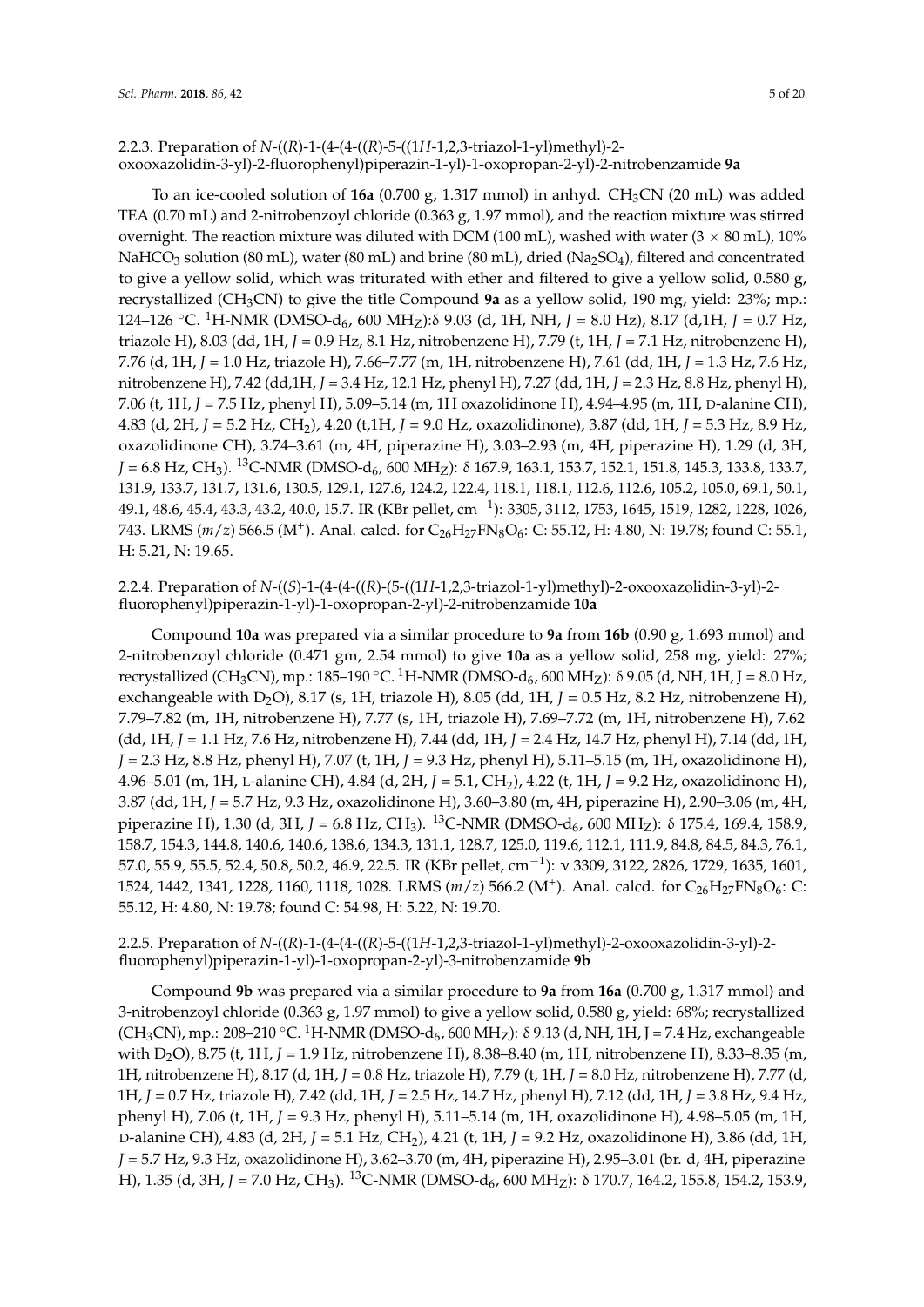148.2, 135.9, 135.8, 135.8, 134.5, 133.9, 133.8, 133.7, 130.6, 126.5, 126.3, 122.7, 120.3, 120.2, 114.7, 114.7, 107.3, 107.1, 71.3, 52.2, 51.1, 50.8, 47.6, 45.9, 45.4, 42.1, 17.7. IR (KBr pellet, cm−<sup>1</sup> ): 3288, 3117, 2823, 1720, 1637, 1517, 1445, 1349, 1285, 1228. LRMS (*m*/*z*): 566.6 (M<sup>+</sup>). Anal. calcd. for C<sub>26</sub>H<sub>27</sub>FN<sub>8</sub>O<sub>6</sub>: C: 55.12, H: 4.80, N: 19.78; found: C: 54.91, H: 4.71, N: 19.79.

## 2.2.6. Preparation of *N*-((*S*)-1-(4-(4-((*R*)-(5-((1*H*-1,2,3-triazol-1-yl)methyl)-2-oxooxazolidin-3-yl)-2 fluorophenyl)piperazin-1-yl)-1-oxopropan-2-yl)-3-nitrobenzamide **10b**

Compound **10b** was prepared via a similar procedure to **9a** from **16b** (0.90 g, 1.693 mmol) and 3-nitrobenzoyl chloride (0.471 g, 2.54 mmol) to give a cream-colored solid, 480 mg, yield: 51%; recrystallized (EtOAc), mp.: 138–145 °C. <sup>1</sup>H-NMR (DMSO-d<sub>6</sub>, 600 MH<sub>Z</sub>): δ 9.13 (d, NH, 1H, *J* = 7.4 Hz, exchangeable with D2O), 8.75 (t, 1H, *J* = 1.9 Hz, nitrobenzene H), 8.38–8.40 (m, 1H, nitrobenzene H), 8.33–8.35 (m, 1H, nitrobenzene H), 8.16 (d, 1H, *J* = 0.7 Hz, triazole H), 7.78 (t, 1H, *J* = 8.0 Hz, nitrobenzenene H), 7.76 (d, 1H, *J* = 0.7 Hz, triazole H), 7.42 (dd, 1H, *J* = 2.5 Hz, 14.7 Hz, phenyl H), 7.13 (dd, 1H, *J* = 3.8 Hz, 9.4 Hz, phenyl H), 7.06 (t, 1H, *J* = 9.3 Hz, phenyl H), 5.10–5.14 (m, 1H, oxazolidinone H), 5.01–5.05 (m, 1H, L-alanine CH), 4.83 (d, 2H, *J* = 5.1 Hz, CH2), 4.20 (t, 1H, *J* = 11.8 Hz, oxazolidinone H), 3.86 (dd, 1H, *J* = 5.7 Hz, 9.3 Hz, oxazolidinone H), 3.62–3.70 (m, 4H, piperazine H), 2.95–3.01 (br. d, 4H, piperazine H), 1.35 (d, 3H, *J* = 7.0 Hz, CH<sub>3</sub>). <sup>13</sup>C-NMR (DMSO-d<sub>6</sub>, 600 MH<sub>Z</sub>): δ 175.4, 168.9, 160.6, 159, 158.7, 153, 140.7, 140.6, 140.5, 139.2, 138.6, 138.6, 138.5, 135.3, 131.3, 131.1, 127.5, 125.0, 119.5, 112.1, 112.9, 76.0, 56.9, 55.9, 55.6, 52.3, 50.7, 50.2, 46.9, 22.5, 19.3. IR (KBr pellet, cm−<sup>1</sup> ): ν 3442, 3309, 3122, 2826, 1729, 1635, 1600, 1523, 1442, 1419, 1340, 1227, 1200, 1160, 1118, 1028. LRMS (*m*/*z*): 566.4 (M<sup>+</sup> ). Anal. calcd. for C<sub>26</sub>H<sub>27</sub>FN<sub>8</sub>O<sub>6</sub>: C: 55.12, H: 4.80, N: 19.78; found C: 55.16, H: 4.88, N: 19.91.

2.2.7. Preparation of *N*-((*R*)-1-(4-(4-((*R*)-5-((1*H*-1,2,3-triazol-1-yl)methyl)-2-oxooxazolidin-3-yl)-2 fluorophenyl)piperazin-1-yl)-1-oxopropan-2-yl)-4-nitrobenzamide **9c**

Compound **9c** was prepared via a similar procedure to **9a** from **16a** (0.700 g, 1.317 mmol) and 4-nitrobenzoyl chloride to give a yellow solid, 300 mg, yield:  $38\%$ , recrystallized (CH<sub>3</sub>CN); mp.: 228–230 °C. <sup>1</sup>H-NMR (DMSO-d<sub>6</sub>, 600 MH<sub>Z</sub>) δ: 9.04 (d, 1H, *J* = 9 Hz, NH, exchangeable with D<sub>2</sub>O), 8.32 (d, 2H, *J* = 8.9 Hz, phenyl H), 8.16 (d, 1H, *J* = 0.8 Hz, triazole H), 8.12 (d, 2H, *J* = 8.9 Hz, phenyl H), 7.76 (d, 1H, *J* = 0.8 Hz, triazole H), 7.42 (dd, 1H, *J* = 2.9 Hz, 15.7 Hz, phenyl H), 7.13 (dd, 1H, *J* = 3.5 Hz, 8.3 Hz, phenyl H), 7.06 (t, 1H, *J* = 9.6 Hz, phenyl H), 5.10–5.15 (m, 1H, oxazolidinone H), 4.99–5.04 (m, 1H, D-alanine CH), 4.83 (d, 2H, *J* = 5.1 Hz, CH2), 4.20 (t, 1H, *J* = 9.2 Hz, oxazolidinone H), 3.86 (dd, 1H, *J* = 5.5 Hz, 8.3 Hz, oxazolidinone H), 3.58–3.75 (m, 4H, piperazine H), 2.90–3.06 (m, 4H, piperazine H), 1.34 (d, 3H, *J* = 7.0 Hz, CH<sub>3</sub>). <sup>13</sup>C-NMR (DMSO-d<sub>6</sub>, 600 MH<sub>Z</sub>): δ 170.6, 164.7, 155.8, 154.2, 153.9, 149.6, 140.0, 135.9, 135.8, 133.9, 133.8, 133.7, 129.5, 126.3, 123.9, 120.3, 120.2, 114.7, 107.3, 107.1, 71.3, 52.2, 51.1, 50.8, 47.6, 45.9, 45.4, 42.1, 17.7. IR (KBr pellet, cm−<sup>1</sup> ): 3373, 2821, 1742, 1640, 1529, 1444, 1341, 1226, 1162, 1110, 1028. LRMS (*m*/*z*): 566.5 (M<sup>+</sup>). Anal. calcd. for C<sub>26</sub>H<sub>27</sub>FN<sub>8</sub>O<sub>6</sub>: C: 55.12, H: 4.80, N: 19.78; found: C: 54.73, H: 5.00, N: 20.06.

2.2.8. Preparation of *N*-((*S*)-1-(4-(4-((*R*)-(5-((1*H*-1,2,3-triazol-1-yl)methyl)-2-oxooxazolidin-3-yl)-2 fluorophenyl)piperazin-1-yl)-1-oxopropan-2-yl)-4-nitrobenzamide **10c**

Compound **10c** was prepared via a similar procedure to **9a** from **16b** (0.90 g, 1.693 mmol) and 4-nitrobenzoyl chloride (0.471 g, 2.54 mmol) to afford a yellow solid, 450 mg, yield: 47%, recrystallized (CH3CN), mp.: 245–247 ◦C. <sup>1</sup>H-NMR (DMSO-d6, 600 MHZ): δ 9.06 (d, NH, 1H, *J* = 7.4, NH, exchangeable with D<sub>2</sub>O), 8.33 (d, 2H, *J* = 8.9 Hz, nitrobenzene H), 8.18 (d, 1H, *J* = 0.7 Hz, triazole H), 8.13 (d, 2H, *J* = 8.9 Hz, nitrobenzene H), 7.77 (s, 1H, triazole H), 7.43 (dd, 1H, *J* = 3.0 Hz, 14.2 Hz, phenyl H), 7.13 (dd, 1H, *J* = 3.5 Hz, 8.3 Hz, phenyl H), 7.07 (t, 1H, *J* = 8.9, phenyl H), 5.10–5.16 (m, 1H, oxazolidinone H), 4.98–5.18 (m, 1H, L-alanine CH), 4.84 (d, 2H, *J* = 5.1 Hz, CH2), 4.21 (t, 1H, *J* = 8.9, oxazolidinone H), 3.87 (dd, 1H, *J* = 6.2 Hz, 10.1 Hz, oxazolidinone H), 3.58–3.76 (m, 4H, piperazine H), 2.92–3.08 (m, 4H, piperazine H), 1.35 (d, 3H, *J* = 7.0, CH<sub>3</sub>). <sup>13</sup>C-NMR (DMSO-d<sub>6</sub>, 600 MH<sub>Z</sub>): δ 170.6, 164.7, 155.8, 154.2, 154.0, 149.6, 140.1, 135.9, 135.8, 133.9, 133.8, 133.7, 129.5, 126.3, 124.0, 120.3, 120.3,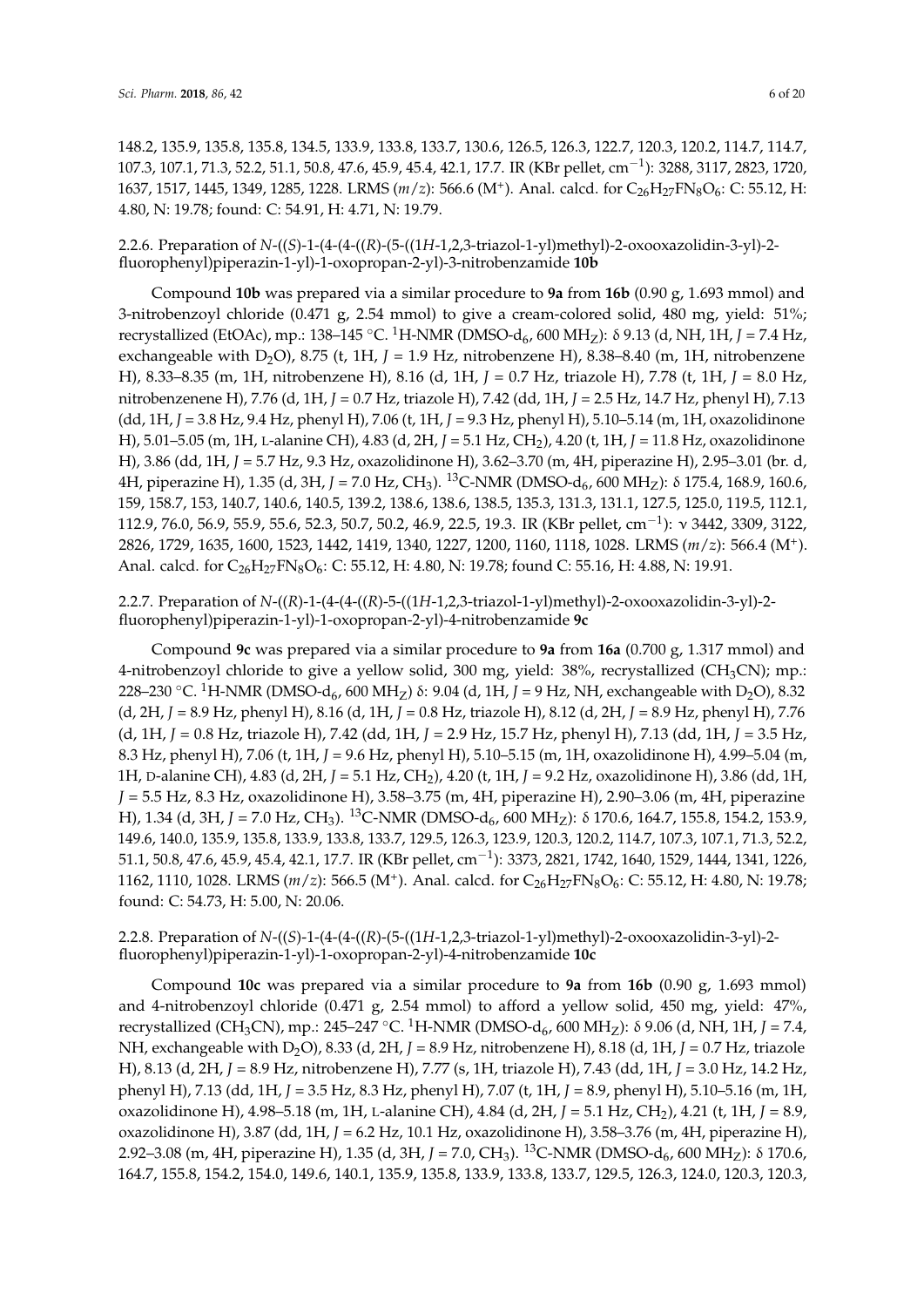114.8, 107.3, 107.2, 71.3, 52.2, 51.1, 50.8, 47.6, 45.9, 45.4, 42.1, 17.7. IR (KBr pellet, cm−<sup>1</sup> ): ν 3439, 3309, 3123, 2826, 1728, 1635, 1601, 1525, 1442, 1341, 1282, 1228, 1200, 1161, 1118, 1028. LRMS (*m*/*z*) 566.3 (M<sup>+</sup>). Anal. calcd. for  $C_{26}H_{27}FN_8O_6$ : C: 55.12, H: 4.80, N: 19.78; found C: 54.95, H: 5.20, N: 19.69.

2.2.9. Preparation of *N*-((*R*)-1-(4-(4-((*R*)-5-((1*H*-1,2,3-triazol-1-yl)methyl)-2-oxooxazolidin-3-yl)-2 fluorophenyl)piperazin-1-yl)-1-oxopropan-2-yl)-3,5-dinitrobenzamide **9d**

Compound **9d** was prepared via a similar procedure to **9a** from **16a** (1.00 g, 1.881 mmol) and 3,5-dinitrobenzoyl chloride (0.65 g, 2.82 mmol) to give a yellow solid, 390 mg, yield: 32%, purified by silica gel column chromatography (EtOAc-Hex 10-1, EtOAc and EtOAc-MeOH 10:1)], mp.: 223–225 ◦C. <sup>1</sup>H-NMR (DMSO-d<sub>6</sub>, 600 MH<sub>Z</sub>): δ 9.52 (d, 1H, *J* = 8.8 Hz, NH, exchangeable with D<sub>2</sub>O), δ 9.13 (d, 2H, *J* = 2.1 Hz, nitrobenzene H), 8.96 (t, 1H, *J* = 2.1 Hz, nitrobenzene H), 8.16 (d, 1H, *J* = 1.0 Hz, triazole H), 7.76 (d, 1H, *J* = 0.8 Hz, triazole H), 7.42 (d, 1H, *J* = 3.0 Hz, 14.2 Hz, phenyl H), 7.13 (d, 1H, *J* = 3.5 Hz, 8.3 Hz, phenyl H), 7.07 (t, 1H, *J* = 11.1Hz, phenyl H), 5.02–5.14 (m, 2H, oxazolidinone H and D-alanine CH), 4.83 (d, 2H, *J* = 5.0 Hz, CH2), 4.2 (t, 1H, *J* = 10.7 Hz, oxazolidinone H), 3.87 (dd, 1H, *J* = 6.2 Hz, 10.1 Hz, oxazolidinone H), 3.60–3.78 (m, 4H, piperazine H), 2.96–3.08 (m, 4H, piperazine H), 1.38 (d, 3H, *J* = 7.0 Hz, CH<sub>3</sub>). <sup>13</sup>C-NMR (DMSO-d<sub>6</sub>, 600 MH<sub>Z</sub>): δ 170.4, 162.2, 155.8, 154.2, 153.9, 148.7, 136.9, 135.9, 135.8, 133.9, 133.8, 133.7, 128.3, 126.3, 121.5, 120.3, 120.3, 114.8, 114.7, 107.3, 107.1, 71.3, 67.5, 65.4, 60.2, 52.2, 51.1, 50.8, 47.6, 46.2, 45.6, 42.1, 17.7. IR (KBr pellet, cm−<sup>1</sup> ): ν 3481, 3276, 3094.23, 1756, 1633, 1542, 1517, 1445, 1346, 1230, 1028. HRMS (*m*/*z*): calcd. for C26H26FN9O8: 611.1888, found 612.20 (M<sup>+</sup> + H), LRMS ( $m/z$ ) 611.5 (M<sup>+</sup>). Anal. CHN, calcd.: C: 51.06, H: 4.29, N: 20.61; found: C: 49.95, H: 4.70, N: 20.12.

2.2.10. Preparation of *N*-((*S*)-1-(4-(4-((*R*)-5-((1*H*-1,2,3-triazol-1-yl)methyl)-2-oxooxazolidin-3-yl)-2 fluoro phenyl)piperazin-1-yl)-1-oxopropan-2-yl)-3,5-dinitrobenzamide **10d**

Compound **10d** was prepared via a similar procedure to **9a** from **16b** (0.700 g, 1.317 mmol) and 3,5-dinitro benzoyl chloride (0.455 g, 1.976 mmol) to give a yellow solid, 382 mg, yield: 45%, recrystallization (CH3CN), mp.: 191–194 ◦C. <sup>1</sup>H-NMR (DMSO-d6, 400 MHZ): δ 9.53 (d, 1H, *J* = 7.2 Hz, NH, exchangeable with D<sub>2</sub>O), 9.12 (d, 2H, *J* = 2.0 Hz, nitrobenzene H), 8.96 (t, 1H, *J* = 2.0 Hz, nitrobenzene H), 8.16 (s, 1H, triazole H), 7.76 (s, 1H, triazole H), 7.42 (dd, 1H, *J* = 2.2 Hz, 14.7 Hz, phenyl H), 7.06–7.14 (m, 2H, phenyl H), 5.05–5.12 (m, 2H, oxazolidinone H and L-alanine CH), 4.82 (d, 2H, *J* = 5.0 Hz, CH2), 4.20 (t, 1H, *J* = 9.1 Hz, oxazolidinone H), 3.85 (dd, 1H, *J* = 5.7 Hz, 9.3 Hz, oxazolidinone H), 3.64–3.72 (m, 4H, piperazine H), 2.95–3.01 (m, 4H, piperazine H), 1.37 (d, 3H, *J* = 6.9 Hz, CH3). <sup>13</sup>C-NMR (DMSO-d<sub>6</sub>, 400 Hz): δ 170, 161.8, 153.5, 148.2, 136.4, 135.4, 135.3, 133.4, 133.2, 127.8, 125.9, 121.0, 119.8, 114.3, 107.3, 107.1, 70.8, 51.7, 50.7, 50.3, 47.1, 45.7, 45.0, 42.4, 17.2. IR (KBr pellet, cm<sup>-1</sup>): ν 3425, 3278, 3109, 1752, 1668, 1631, 1541, 1518, 1484, 1446, 1345, 1230, 1028. HRMS (*m*/*z*): calcd. for C26H26FN9O8: 611.1888, found 612.2090 (M<sup>+</sup> + H), LRMS (*m*/*z*) 611.4 (M<sup>+</sup> ). Anal. CHN, expected: C: 51.06, H: 4.29, N: 20.61, found C: 50.72, H: 4.25, N: 19.61.

## 2.2.11. Preparation of *N*-(*R*)-1-(4-(4-((*R*)-(5-((1*H*-1,2,3-triazol-1-yl)methyl)-2-oxooxazolidin-3-yl)-2 fluorophenyl)piperazin-1-yl)-1-oxopropan-2-yl)-5-nitrofuran-2-carboxamide **9e**

To a stirred solution of 5-nitrofuran-2-carboxylic acid (1.77 gm, 11.288 mmol) in anhyd. DCM (30 mL) cooled in an ice bath was added oxalyl chloride (2.46 mL, 28.22 mmol) under nitrogen followed by 2 drops of dry DMF, and effervescence ensued. The ice bath was removed, and the reaction mixture was stirred 2 h. The mixture was evaporated to dryness on a rotavap to give the acid chloride as a yellow semisolid, which was dried under vacuum. The resulting acid chloride was dissolved in anhyd. DCM (30 mL) and added in rapid drops to a solution of the TFA salt **16a** (1.5 g, 2.822 mmol) and TEA  $(2.14 \text{ mL}, 11.288 \text{ mmol})$  in CH<sub>3</sub>CN (32 mL) with cooling in an ice bath. The reaction mixture was left to stir to room temperature overnight under nitrogen and concentrated to dryness. The residue was dissolved in DCM and washed with water,  $10\%$  Na<sub>2</sub>CO<sub>3</sub> solution, water, brine and dried with Na<sub>2</sub>SO<sub>4</sub>, filtered and concentrated to give a brown foam, which was triturated with ether and hexane (1:1) to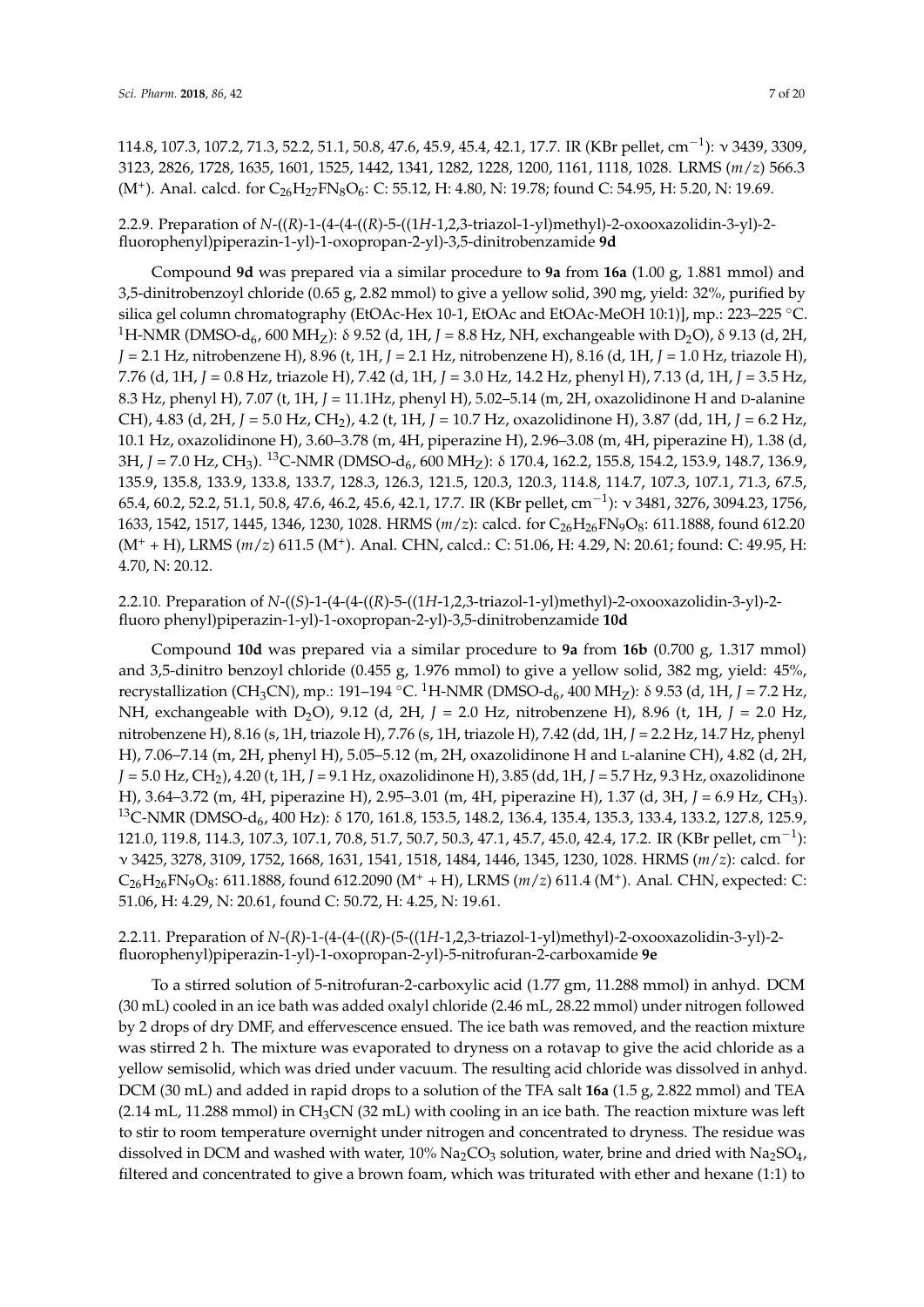afford **9e** as a brown solid, 624 mg, yield: 40%, recrystallized (EtOAc), mp.: 180–185 ◦C. <sup>1</sup>H-NMR (DMSO-d6, 600 MHZ): δ 9.08 (d, 1H, *J* = 8.7 Hz, NH, exchangeable with D2O), 8.18 (d, 1H, *J* = 0.7 Hz, triazole H), 7.77 (d, 1H, *J* = 0.7 Hz, triazole H), 7.76 (d, *J* = 3.9 Hz, nitrofuran H), 7.55 (d, 1H, *J* = 5.3 Hz, nitrofuran H), 7.43 (dd, 1H, *J* = 3.7 Hz, 15.0 Hz, phenyl H), 7.14 (dd, 1H, *J* = 3.7 Hz, 8.0 Hz, phenyl H), 7.08 (t, 1H, *J* = 7.7 Hz, phenyl H), 5.14–5.12 (m, 1H, oxazolidinone H), 4.97–5.01 (m, 1H, D-alanine CH), 4.83 (d, 2H, *J* = 6.7 Hz, CH2), 4.21 (t, 1H, *J* = 9.2 Hz, oxazolidinone H), 3.85–3.88 (q, 1H, *J* = 4.0 Hz, 8.7 Hz, oxazolidinone H), 3.62–3.71 (m, 4H, piperazine H), 3.00 (m, 4H, piperazine H), 1.34 (d, 3H, *J* = 6.9 Hz, CH3). IR (KBr pellet, cm−<sup>1</sup> ): ν 3403, 3131, 2929, 2811, 1753, 1642, 1590, 1548, 1521, 1444, 1386, 1350, 1233, 1157, 1113, 1023. LRMS (*m*/*z*): 556.5 (M<sup>+</sup>). Anal. calcd. for C<sub>24</sub>H<sub>25</sub>FN<sub>8</sub>O<sub>7</sub>: C: 51.80, H: 4.53, N: 20.14; found: C: 51.97, H: 4.26, N: 20.36.

2.2.12. Preparation of *N*-((*S*)-1-(4-(4-((*R*)-(5-((1*H*-1,2,3-triazol-1-yl)methyl)-2-oxo oxazolidin-3-yl)-2 fluorophenyl)piperazin-1-yl)-1-oxopropan-2-yl)-5-nitrofuran-2-carboxamide **10e**

Compound **10e** was prepared via a similar procedure to **9e** from **16b** (0.700 g, 1.317 mmol) and 5-nitrofuran-2-carboxylic acid (0.827 g, 5.268mmol) to give a yellowish-brown solid, 356 mg, yield 46%, recrystallized (CH<sub>3</sub>CN/MeOH), mp.: 218–222 °C. <sup>1</sup>H-NMR (DMSO-d<sub>6</sub>, 600 MH<sub>Z</sub>): δ 9.09 (d, 1H, *J* = 7.5 Hz, NH, exchangeable with D<sub>2</sub>O), 8.18 (d, 1H, *J* = 0.7 Hz, triazole H), 7.78 (d, 1H, *J* = 0.7 Hz, triazole H), 7.77 (d, 1H, *J* = 3.8 Hz, nitrofuran H), 7.44 (d, 1H, *J* = 3.8 Hz, nitrofuran H), 7.42 (d, 1H, *J* = 2.5 Hz, phenyl H), 7.13 (d, 1H, *J* = 2.3 Hz, phenyl H), 7.08 (t, 1H, *J* = 9.4 Hz, phenyl H), 5.12–5.14 (m, 1H, oxazolidinone H), 4.98–5.02 (m, 1H, L-alanine CH), 4.84 (d, 1H, *J* = 5.0, CH2), 4.21 (t, 1H, *J* = 9.3 Hz, oxazolidinone H), 3.85–3.88 (q, 1H, *J* = 4.0 Hz, 8.7 Hz, oxazolidinone H), 3.60–3.74 (m, 4H, piperazine H), 2.93–3.06 (m, 4H, piperazine H), 1.34 (d, 3H,  $J = 7.0$  Hz, CH<sub>3</sub>). <sup>13</sup>C-NMR (DMSO-d<sub>6</sub>, 400 Hz): δ 169.7, 155.5, 155.3, 153.7, 153.4, 147.7, 135.3, 135.3, 133.3, 133.3, 133.2, 125.8, 119.8, 119.8, 115.9, 114.3, 113.3, 106.8, 106.7, 70.7, 51.7, 50.6, 50.2, 47.1, 45, 44.9, 41.7, 17.3. IR (KBr pellet, cm<sup>−1</sup>): v 3396, 3351, 3107, 2917, 2823, 1748, 1637, 1542, 1488, 1445, 1421, 1381, 1342, 1276, 11648, 1105, 1074, 1029. LRMS (*m*/*z*): 556.5 (M<sup>+</sup>). HRMS (*m*/*z*): calcd. for C<sub>24</sub>H<sub>25</sub>FN<sub>8</sub>O<sub>7</sub>: 556.1830, found 579.1700 (M<sup>+</sup> + Na). Anal. calcd. for C<sub>24</sub>H<sub>25</sub>FN<sub>8</sub>O<sub>7</sub>: C: 51.80, H: 4.53, N: 20.14, found: C: 51.41, H: 4.78, N: 20.44.

2.2.13. Preparation of *N*-((*R*)-1-(4-(4-((*R*)-(5-((1*H*-1,2,3-triazol-1-yl)methyl)-2-oxooxazolidin-3-yl)-2 fluorophenyl) piperazin-1-yl)-1-oxopropan-2-yl)-5-nitrothiophene-2-carboxamide **9f**

Compound **9f** was prepared via a similar procedure to **9e** from **16a** (1.00 g, 1.881 mmol) and 5-nitrothiophene-2-carboxylic acid (1.302 g (7.524 mmol) to give an off-white solid, 262 mg, yield: 24%, recrystallized (CH<sub>3</sub>CN), mp.: 223–227 °C. <sup>1</sup>H-NMR (DMSO-d<sub>6</sub>, 600 MH<sub>Z</sub>): 9.27 (d, NH,1 H, *J* = 7.4 Hz, exchangeable with D2O), 8.17 (d, 1H, *J* = 0.5 Hz, triazole H), 8.15 (d, nitrothiophene, *J* = 4.3 Hz, 1H, nitrothiophene H), 7.95 (d, 1H, *J* = 4.4 Hz, nitrothiophene H), 7.77 (s, 1H, triazole H), 7.43 (dd, 1H, *J* = 2.4 Hz, 14.7 Hz, phenyl H), 7.27 (dd, 1H, *J* = 8.8 Hz, 2.3 Hz, phenyl H), 7.07 (t, 1H, *J* = 9.4 Hz, phenyl H), 5.12–5.14 (m, 1H, oxazolidinone H), 4.97–5.01 (m, 1H, D-alanine CH), 4.83 (d, 1H, *J* = 5.0 Hz, CH2), 4.21 (t, 1H, *J* = 9.1 Hz, oxazolidinone H), 3.87 (dd, 1H, *J* = 5.7 Hz, 9.3 Hz, CH), δ 3.58–3.70 (m, 4H, piperazine H), 2.90–3.05 (m, 4H, piperazine H), 1.34 (d, 3H, *J* = 7.0 Hz, CH<sub>3</sub>). <sup>13</sup>C-NMR (DMSO-d<sub>6</sub>): δ 159.5, 155.8, 154.2, 154.0, 153.5, 146.3, 135.8, 133.9, 133.8, 133.7, 130.7, 128.4, 126.3, 120.3, 114.8, 107.3, 107.2, 71.3, 52.2, 51.1, 50.8, 47.6, 46, 45.4, 42.1, 17.7. IR (KBr pellet, cm−<sup>1</sup> ): ν 3396, 3351, 3107, 2917, 2823, 1748, 1637, 1542, 1488, 1445, 1421, 1381, 1342, 1276, 1164, 1105, 1074, 1029. MS: 572.5 (M<sup>+</sup> ). HRMS (*m*/*z*): calcd. for C<sub>24</sub>H<sub>25</sub>FN<sub>8</sub>O<sub>7</sub>S: 572.1602, found 573.1700 (M<sup>+</sup> + H), LRMS (*m*/*z*): 572.5 (M<sup>+</sup>). Anal. calcd. for C24H25FN8O6S: C: 49.91, H: 4.57, N: 19.54.; found C: 50.35, H: 4.40, N: 19.57.

2.2.14. Preparation of *N*-((*S*)-1-(4-(4-((*R*)-(5-((1*H*-1,2,3-triazol-1-yl) methyl)-2-oxooxazolidin-3-yl)-2 fluorophenyl) piperazin-1-yl)-1-oxopropan-2-yl)-5-nitrothiophene-2-carboxamide **10f**

Compound **10f** was prepared via a similar procedure to **9e** from **16b** (0.700 g, 1.317 mmol) and 5-nitrothiophene-2-carboxylic acid (0.912 g, 5.268 mmol) to give a yellowish-brown solid, 560 mg, yield: 76%, recrystallized (EtOAc), mp.: 211–214 ◦C. <sup>1</sup>H-NMR (DMSO-d6, 600 MHZ): δ 9.27 (d, 1H, *J* = 7.4 Hz,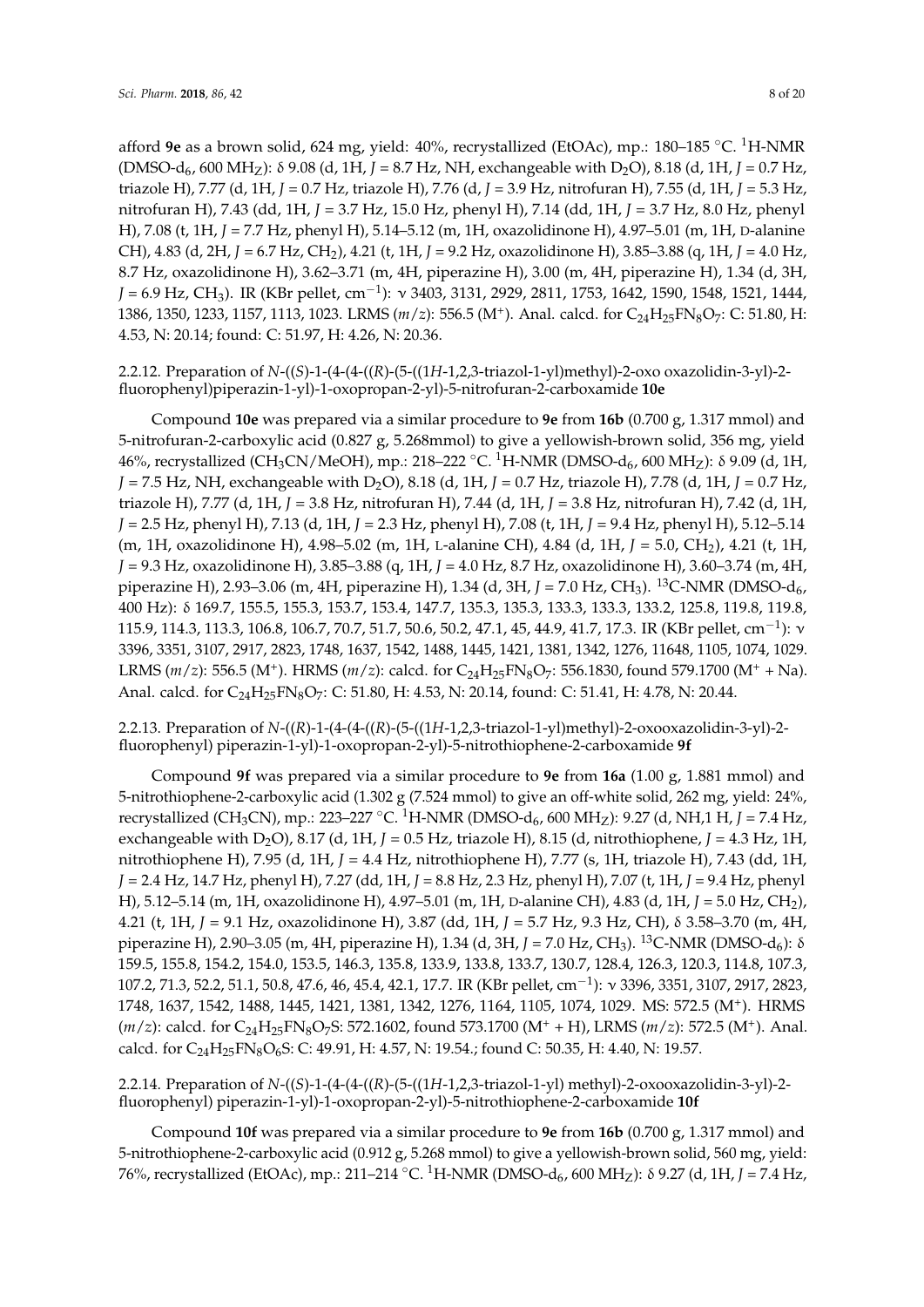NH, exchangeable with D<sub>2</sub>O), 8.18 (d, 1H,  $J = 0.6$  Hz, triazole H), 8.16 (d, 1H,  $J = 4.4$  Hz, nitrothiophene H), 7.98 (d, 1H, *J* = 4.4 Hz, nitrothiophene H), 7.78 (s, 1H, triazole H), 7.43 (dd, 1H, *J* = 2.4 Hz, 14.7 Hz, phenyl H), 7.27 (dd, 1H, *J* = 2.3 Hz, 8.8 Hz, phenyl H), 7.07 (t, 1H, *J* = 9.4 Hz, phenyl H), 5.11–5.15 (m, 1H, oxazolidinone H), 4.96–5.01 (m, 1H, L-alanine CH), 4.83 (d, 1H, *J* = 5.0 Hz, CH2), 4.21 (t, 1H, *J* = 9.4 Hz, oxazolidinone H), 3.87 (dd, 1H, *J* = 5.3 Hz, 8.9 Hz, oxazolidinone H), 3.56–3.76 (m, 4H, piperazine H), 2.90–3.06 (m, 4H, piperazine H), 1.34 (d, 3H, *J* = 7.0 Hz, CH<sub>3</sub>). <sup>13</sup>C-NMR (DMSO-d<sub>6</sub>): δ 169.8, 159.1, 155.4, 153.8, 153.5, 153.1, 145.8, 135.4 135.3, 133.4, 133.3, 133.3, 130.2, 128, 125.9, 119.8, 114.3, 106.8, 106.7, 70.8, 51.7, 50.6, 50.3, 47.1, 45.5, 45.0, 41.7, 17.2. IR (KBr pellet, cm−<sup>1</sup> ): 3425, 3296, 3079, 2918, 2843, 1742, 1643, 1553, 1517, 1424, 1336, 1276, 1228, 1030. LRMS (*m*/*z*) 572.5 (M<sup>+</sup> ). HRMS (*m*/*z*): calcd. for  $C_{24}H_{25}FN_8O_6S$  (M<sup>+</sup>): 572.1602, found 573.1800 (M<sup>+</sup> + H). Anal. calcd. for  $C_{24}H_{25}FN_8O_6S$  C: 50.35, H: 4.40, N: 19.57, found C: 50.36, H: 4.52, N: 19.20.

2.2.15. Preparation of *N*-(*R*)-1-(4-(4-((*R*)-5-((1*H*-1,2,3-triazol-1-yl)methyl)-2-oxooxazolidin-3-yl)-2 fluorophenyl)piperazin-1-yl)-1-oxopropan-2-yl)-2-nitrobenzenesulfonamide **9g**

Compound **9g** was prepared via a similar procedure to **9a** from **16a** (650 mg, 1.222 mmol), TEA  $(0.650 \text{ mL})$  and 2-nitrobenzenesulfonyl chloride (406 mg, 1.834 mmol) in anhyd. CH<sub>3</sub>CN (15 mL) to give a yellow solid, 200 mg, yield: 20%, recrystallized (CH<sub>3</sub>CN), mp.: 128–130 °C. <sup>1</sup>H-NMR (DMSO-d<sub>6</sub>, 600 MHZ): δ 8.33 (br. s,1H, NH exchangeable with D2O), 8.17 (d, 1H, *J* = 0.7 Hz, triazole H), 8.01–8.03 (m, 1H, nitrobenzene H), 7.94–7.96 (m, 1H, nitrobenzene H), 7.83–7.86 (m, 2H, nitrobenzene H), 7.77 (d, 1H, *J* = 0.7 Hz, triazole H), 7.41 (dd, 1H, *J* = 2.6 Hz, 14.7 Hz, phenyl H), 7.13 (dd, 1H, *J* = 2.4 Hz, *J* = 8.4 Hz, phenyl H), 7.02 (t, 1H, *J* = 9.5 Hz, phenyl H), 5.10–5.14 (m, 1H oxazolidinone H), 4.83 (d, 2H, *J* = 5.1 Hz, CH2), 4.48 (q, 1H, *J* = 6.8 Hz, D-alanine CH), 4.20 (t, 1H, *J* = 8.9 Hz, oxazolidinone H), 3.86 (q, 1H, *J* = 5.7 Hz, 9.3 Hz, oxazolidinone H), 3.60–3.37 (m, 4H, piperazine H), 2.67–2.97 (m, 4H, piperazine H), 1.22 (d, 3H, *J* = 7.0 Hz, CH<sub>3</sub>). <sup>13</sup>C-NMR (DMSO-d<sub>6</sub>, 600 MH<sub>Z</sub>): δ 169.4, 155.8, 154.2, 153.9, 147.8, 135.8, 135.7, 134.5, 133.9, 133.8, 133.6, 133.0, 130.4, 126.3, 124.7, 120.2, 120.2, 114.8, 114.7, 107.3, 107.1, 71.3, 52.2, 50.9, 50.5, 49.1, 47.6, 45.3, 42.0, 19.4. IR (KBr pellet, cm−<sup>1</sup> ): ν 3446, 3303, 3100, 2829, 1752, 1650, 1541, 1518, 1483, 1444, 1417, 1356, 1330, 1233, 1170, 1123, 1028. LRMS (*m*/*z*): 602.5 (M<sup>+</sup> ). Anal. calcd. for  $C_{25}H_{27}FN_8O_7S$ : C: 49.83, H: 4.52, N: 18.60; found: C: 49.48, H: 4.73, N: 18.80.

2.2.16. Preparation of *N*-((*S*)-1-(4-(4-((*R*)-(5-((1*H*-1,2,3-triazol-1-yl)methyl)-2-oxooxazolidin-3-yl)-2 fluorophenyl) piperazin-1-yl)-1-oxopropan-2-yl)-2-nitrobenzene sulfonamide **10g**

Compound **10g** was prepared via a similar procedure to **9a** from **16b** (700 mg, 1.317 mmol) and 2-nitrobenzenesulfonyl chloride (4–6 mg, 1.834 mmol), to give a yellow solid, 265 mg, yield 30%, recrystallized (CH<sub>3</sub>CN), mp.: 78–80 °C. <sup>1</sup>H-NMR (DMSO-d<sub>6</sub>, 400 MH<sub>Z</sub>): δ 8.30 (br., 1H, NH, exchangeable with D<sub>2</sub>O), 8.16 (s, 1H, triazole H), 8.00–8.03 (m, 1H, nitrobenzene H), 7.93–7.96 (m, 1H, nitrobenzene H), 7.82–7.85 (m, 2H, nitrobenzene H), 7.76 (s, 1H, triazole H), 7.41 (dd, 1H, *J* = 2.4 Hz, 14.7 Hz, phenyl H), 7.13 (dd, 1H, *J* = 2.0 Hz, 8.7 Hz, phenyl H), 7.02 (t, 1H, *J* = 9.3 Hz, phenyl H), 5.09–5.15 (m, 1H, oxazolidinone H), 4.82 (d, 2H, *J* = 5.0 Hz, CH2), 4.48 (q, 1H, *J* = 6.8 Hz, L-alanine CH), 4.20 (t, 1H, *J* = 9.2 Hz, oxazolidinone H), 3.85 (dd, 1H, *J* = 5.7 Hz, 9.3 Hz, oxazolidinone H), 3.45–3.63 (m, 4H, piperazine H), 2.80–2.96 (m, 4H, piperazine H), 1.21 (m, 3H, *J* = 6.9 Hz, CH3). IR (KBr pellet, cm<sup>−1</sup>): v 3446, 3287, 3130, 2984, 2903, 2827, 1756, 1647, 1542, 1517, 1481, 1442, 1417, 1371, 1230, 1169, 1121, 1028. HRMS (*m*/*z*): calcd. for C25H27FN8O7S: 602.1707, found 603.1812 (M<sup>+</sup> + H), LRMS (*m*/*z*) 602.4 (M<sup>+</sup>). Anal. calcd. for C<sub>25</sub>H<sub>27</sub>FN<sub>9</sub>O<sub>7</sub>S: C: 49.83, H: 4.52, N: 18.6; found C: 49.36, H: 4.72, N: 18.34

2.2.17. Preparation of *N*-((*R*)-1-(4-(4-((*R*)-5-((1*H*-1,2,3-triazol-1-yl)methyl)-2-oxooxazolidin-3-yl)-2 fluorophenyl) piperazin-1-yl)-1-oxopropan-2-yl)-3-nitrobenzenesulfonamide **9h**

Compound **9h** was prepared via a similar procedure to **9a** from **16a** (660 mg, 1.241 mmol) and 3-nitrobenzenesulfonyl chloride (412 mg, 1.862 mmol) to give a yellow solid, which was triturated with ether and filtered to give a yellow solid, 300 mg, 40% yield, recrystallized (CH<sub>3</sub>CN); mp.: 115–118 °C. <sup>1</sup>H-NMR (DMSO-d<sub>6</sub>, 600 MH<sub>Z</sub>):  $\delta$  8.45–8.52 (m, 3H, nitrobenzene H and NH, exchangeable with D2O),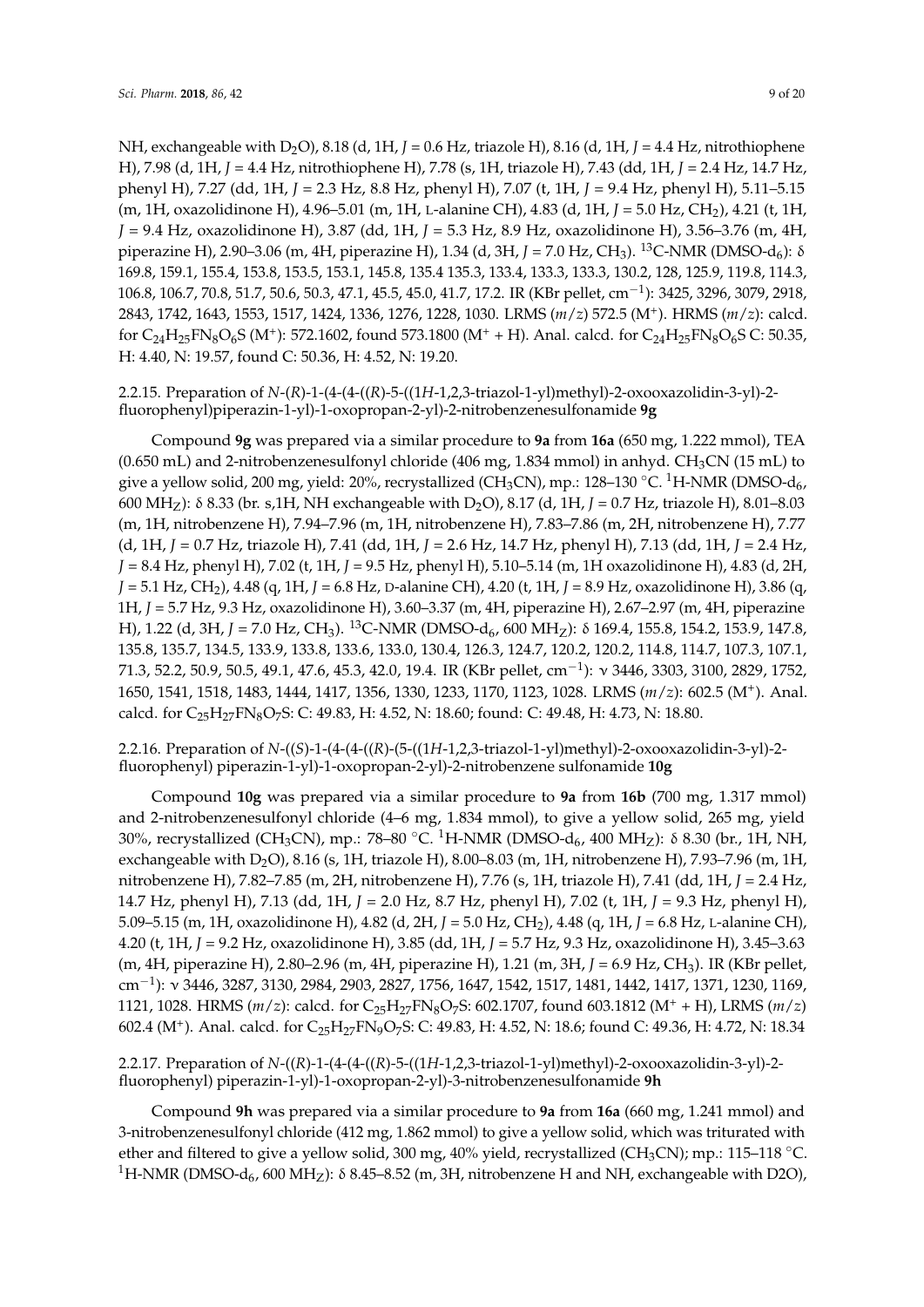8.18–8.20 (m, 1H, nitrobenzene H), 8.17 (s, 1H, triazole H), 7.88 (t, 1H, *J* = 8.01 Hz, phenyl H) 7.76 (s, 1H, triazole H), 7.42 (dd, 1H, *J* = 2.5 Hz, 14.7 Hz, phenyl H), 7.14 (dd, 1H, *J* = 2.3 Hz, 8.8 Hz, phenyl H), 7.00 (t, 1H, *J* = 9.3 Hz, phenyl H), 5.11–5.14 (m, 1H oxazolidinone H), 4.83 (d, 2H, CH2), 4.44–4.50 (br., 1H, D-alanine CH), 4.20 (t, 1H, *J* = 9.2 Hz, oxazolidinone H), 3.86 (dd, 1H, *J* = 5.7 Hz, 9.3 Hz, oxazolidinone H), 3.36–3.64 (m, 2H, piperazine H), 3.28–3.38 (m, 2H, piperazine H, overlaps with DOH signal), 2.58–2.96 (m, 4H, piperazine H), 1.12 (d, 3H, *J* = 6.9 Hz, CH<sub>3</sub>). <sup>13</sup>C-NMR (DMSO-d<sub>6</sub>): δ 169.3, 155.8, 154.2, 153.9, 148.1, 143.3, 135.7, 135.7, 133.9, 133.8, 133.3, 131.5, 127.4, 126.3, 122.0, 120.2, 120.2, 114.7, 107.3, 107.1, 71.3, 52.2, 51.1, 50.4, 48.7, 47.6, 45.2, 41.8, 19.2. IR (KBr pellet, cm−<sup>1</sup> ): ν 3149, 3102, 2828, 1756, 1645, 1524, 1422, 1351, 1230, 1167, 1121, 1079, 1027. LRMS (*m*/*z*): 602.5. Anal. calcd. for  $C_{25}H_{27}FN_{9}O_{7}S$ : C: 49.83, H: 4.52, N: 18.6; found C: 49.55, H: 4.85, N: 18.68.

2.2.18. Preparation of *N*-((*S*)-1-(4-(4-((*R*)-5-((1*H*-1,2,3-triazol-1-yl)methyl)-2-oxooxazolidin-3-yl)-2 fluorophenyl) piperazin-1-yl)-1-oxopropan-2-yl)-3-nitrobenzamide **10h**

Compound **10h** was prepared via a similar procedure to **9a** from **16b** (700 mg, 1.317 mmol) and 3-nitrobenzenesulfonyl chloride (437 mg, 1.975 mmol) to give a yellow solid, 180 mg, yield 23%, recrystallized (EtOAc); mp.: 108–110 °C. <sup>1</sup>H-NMR (DMSO-d<sub>6</sub>, 600 MH<sub>Z</sub>): δ 8.52 (t, 1H, *J* = 2.0 Hz, nitrobenzene H), 8.46—8.48 (m, 2H, nitrobenzene H and of NH; the NH broad peak is exchangeable with D2O), 8.20–8.21 (m, 1H, nitrobenzene H), 8.18 (d, 1H, *J* = 0.8 Hz, triazole H), 7.89 (t, 1H, *J* = 8.0 Hz, nitrobenzene H), 7.78 (d, 1H, *J* = 0.8 Hz, triazole H), 7.43 (dd, 1H, *J* = 2.6 Hz, 14.7 Hz, phenyl H), 7.15 (dd, 1H, *J* = 2.6 Hz, 8.7 Hz, phenyl H), 7.02 (t, 1H, *J* = 9.3 Hz, phenyl H), 5.12–5.15 (m, 1H, oxazolidinone H), 4.84 (d, 2H, *J* = 5.2 Hz, CH2), 4.47–4.50 (m, 1H, L-alanine CH), 4.22 (t, 1H, *J* = 9.2 Hz, oxazolidinone H), 3.87 (dd, 1H, *J* = 5.7 Hz, 9.3 Hz, oxazolidinone H), 3.55–3.67 (m, 2H, piperazine H), 3.33–3.403 (m, 2H, piperazine H, overlaps with DOH signal), 2.80–2.98 (m, 3H, piperazine H), 2.62 (br., 1H, piperazine H), 1.13 (d, 3H, *J* = 6.9 Hz, CH<sub>3</sub>). <sup>13</sup>C-NMR (DMSO-d<sub>6</sub>, 600 MH<sub>Z</sub>): δ 155.8, 154.0, 148.1, 133.9, 133.3, 131.5, 126.3, 122.0, 120.2, 114.7, 107.3, 107.1, 71.3, 65.4, 52.2, 51.1, 47.6, 45.2, 41.8, 19.2. IR (KBr pellet, cm−<sup>1</sup> ): ν 3449, 3271, 3150, 2895, 1754, 1645, 1518, 1442, 1421, 1352, 1229, 1169, 1124, 1028. LRMS (*m*/*z*) 602.5 (M<sup>+</sup>). Anal. calcd. for C<sub>25</sub>H<sub>27</sub>FN<sub>9</sub>O<sub>7</sub>S: C: 49.83, H: 4.52, N: 18.60; found: C: 49.38, H: 4.85, N: 18.74.

2.2.19. Preparation of *N*-((*R*)-1-(4-(4-((*R*)-5-((1*H*-1,2,3-triazol-1-yl)methyl)-2-oxooxazolidin-3-yl)-2 fluorophenyl) piperazin-1-yl)-1-oxopropan-2-yl)-4-nitrobenzenesulfonamide **9i**

Compound **10h** was prepared via a similar procedure to **9a** from **16a** (600 mg, 1.128 mmol) and 4-nitrobenzenesulfonyl chloride (374 mg, 1.862 mmol) to give a yellow solid, 200 mg, yield: 29%, recrystallized (CH<sub>3</sub>CN); mp.: 190–192 °C. <sup>1</sup>H-NMR (DMSO-d<sub>6</sub>, 600 MH<sub>Z</sub>):δ 8.49 (br., 1H, NH, exchangeable with D<sub>2</sub>O), 8.38–8.40 (m, 2H, nitrobenzene H), 8.17 (d, 1H,  $J = 0.7$  Hz, triazole H), 8.00–8.04 (m, 2H, nitrobenzene H), 7.77 (s, 1H, *J* = 0.7 Hz, triazole H), 7.42 (dd, 1H, *J* = 2.5 Hz, 14.7 Hz, phenyl H), 7.13 (dd, 1H, *J* = 2.6 Hz, 8.7 Hz, phenyl H), 7.02 (t, 1H, *J* = 9.5 Hz, phenyl H), 5.11–5.14 (m, 1H, oxazolidinone H), 4.83 (d, 2H, *J* = 5.0 Hz, CH2), 4.45–4.48 (m, 1H, D-alanine CH), 4.21 (t, 1H, *J* = 9.2 Hz, oxazolidinone H), 3.86 (dd, 1H, *J* = 5.5 Hz, 9.1 Hz, oxazolidinone H), 3.57–3.65 (m, 2H, piperazine H), 3.38–3.41 (m, 2H, piperazine H, overlaps with the DOH signal, 2.83–2.94 (m, 3H, piperazine H), 2.67–2.71 (br., 1H, piperazine H), 1.11(d, 3H, *J* = 6.8 Hz, CH<sub>3</sub>). <sup>13</sup>C-NMR (DMSO-d<sub>6</sub>, 600 MHZ): δ 169.2, 153.7, 152.1, 151.8, 147.8, 145.1, 133.6, 133.6, 131.7, 131.7, 126.6, 124.2, 122.6, 118.1, 118.1, 112.6, 112.6, 105.2, 105.0, 69.1, 50.1, 48.9, 48.3, 46.5, 45.4, 43.1, 39.7, 17.1. IR (KBr pellet, cm<sup>-1</sup>): v 3268, 3102, 2833, 1747, 1643, 1525, 1426, 1347, 1317, 1228, 1165, 1027. LRMS (*m*/*z*) 602.4 (M<sup>+</sup> ). Anal. calcd. for C25H27FN9O7S: C: 49.83, H: 4.52, N: 18.6; found: C: 49.47, H: 4.46, N: 18.4

2.2.20. Preparation of *N*-((*S*)-1-(4-(4-((*R*)-(5-((1*H*-1,2,3-triazol-1-yl) methyl)-2-oxooxazolidin-3-yl)-2 fluorophenyl) piperazin-1-yl)-1-oxopropan-2-yl)-4-nitrobenzene sulfonamide **10i**

Compound **10l** was prepared via a similar procedure to **9a** from **16b** (700 mg, 1.317 mmol) and 4-nitrobenzenesulfonyl chloride (437 mg, 1.975 mmol) to give a yellow solid, 411 mg, yield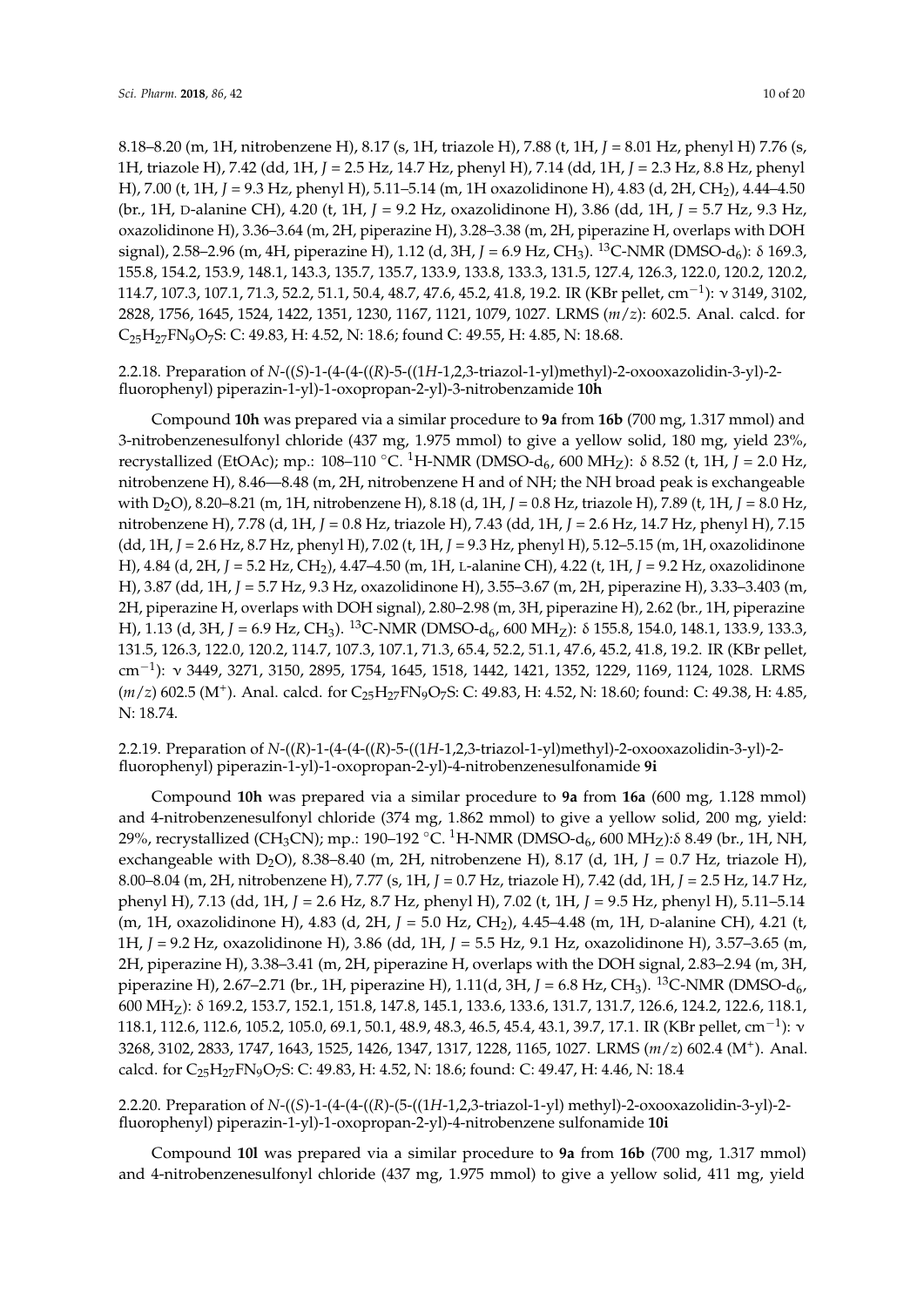52%, recrystallized (EtOAc); mp.: 203–205 °C. <sup>1</sup>H-NMR (DMSO-d<sub>6</sub>, 400 MH<sub>Z</sub>): δ 8.48 (br., 1H, NH, exchangeable with D<sub>2</sub>O), 8.39 (d, 2H,  $J = 8.8$  Hz, nitrobenzene H), 8.16 (s, 1H, triazole H), 8.02 (d, 2H, *J* = 8.8 Hz, nitrobenzene H), 7.76 (s, 1H, triazole H), 7.41 (dd, 1H, *J* = 2.4 Hz, 14.8 Hz, phenyl H), 7.14 (dd, 1H, *J* = 2.1 Hz, 8.5 Hz, phenyl H), 7.02 (t, 1H, *J* = 9.3 Hz, phenyl H), 5.10–5.14 (m, 1H, oxazolidinone H), 4.82 (d, 2H, *J* = 5.1 Hz, CH2), 4.40–4.50 (m, 1H, L-alanine CH), 4.20 (t, 1H, *J* = 9.1 Hz, oxazolidinone H), 3.86 (d, 1H, *J* = 5.7 Hz, 9.3 Hz, oxazolidinone H), 3.54–3.60 (m, 2H, piperazine H), 3.33 (m, 2H, piperazine H overlaps with DOH signal), 2.83–3.04 (br., 4H, piperazine H), 1.10 (d, 3H, *J* = 6.9 Hz, CH<sub>3</sub>). <sup>13</sup>C-NMR (DMSO-d<sub>6</sub>, 600 MH<sub>Z</sub>): δ 169.9, 155.3, 153.7, 153.4, 149.4, 146.7, 135.2, 135.2, 133.3, 133.3, 128.2, 125.8, 124.2, 119.7, 119.7, 114.2, 106.8, 106.6, 70.7, 51.7, 50.5, 49.9, 48.1, 47.1, 44.7, 41.3, 18.7. HRMS (*m*/*z*): calcd. for C25H27FN8O7S: 602.1707, found 603.1912 (M<sup>+</sup> + H), LRMS (*m*/*z*) 602.4 (M<sup>+</sup> ). IR (KBr pellet, cm−<sup>1</sup> ): ν 3452, 3279, 3102, 1732, 1649, 1520, 1424, 1352, 1310, 1228, 1196, 1168, 1078, 1042, 1026. Anal. calcd. for C25H27FN9O7S: C: 49.83, H: 4.52, N: 18.6; found C: 49.7, H: 4.704, N: 18.4.

2.2.21. Preparation of *N*-((*R*)-1-(4-(4-((*R*)-5-((1*H*-1,2,3-triazol-1-yl)methyl)-2-oxooxazolidin-3-yl)-2 fluorophenyl)piperazin-1-yl)-1-oxopropan-2-yl)-2-aminobenzamide 2,2,2-trifluoroacetate **9j**

An ice cooled solution of 2-((*tert*-butoxycarbonyl) amino-benzoic acid (0.446 gm, 1.881 mmol) in anhyd. DCM (40 mL) was treated with *N*, *N'*-dicyclohexylcarbodiimide (485 mg, 2.351 mmol) and 1-hydroxybenzotriazole (318 mg, 6.787 mmol), respectively, and the reaction mixture was stirred for 2 h under nitrogen. The reaction mixture was then filtered into a solution of the TFA salt **16a** (1.00 g, 1.881 mmol) and TEA (0.760 mL, 5.45 mmol) in anhyd. CH3CN (15 mL) and left stirring at room temperature overnight. The reaction mixture was concentrated to give a crude brown oil, which was dissolved in DCM, washed with water,  $10\%$  Na<sub>2</sub>CO<sub>3</sub> solution, brine, dried Na<sub>2</sub>SO<sub>4</sub>, filtered and concentrated to yield a cream-colored solid. The solid was triturated with ether, collected by filtration and recrystallized from ethyl acetate to give the intermediate compound carbamate **17a** as a solid, 507 mg, yield 43%; mp.: 188–191 °C. This product was utilized for subsequent reactions. <sup>1</sup>H-NMR (DMSO-d6, 600 MHZ): δ 10.45 (s, 1H, NH, exchangeable with D2O), 8.89 (d, 1H, *J* = 7.3 Hz, NH, exchangeable with D2O), 8.19 (d, 1H, *J* = 10.1 Hz, phenyl H), 8.17 (d, 1H, *J* = 0.9 Hz, triazole H), 7.81 (dd, 1H, *J* = 1.4 Hz, 7.9 Hz, phenyl H), 7.77 (d, 1H, *J* = 0.8 Hz, triazole H), 7.48 (t, 1H, *J* = 7.1 Hz, phenyl H), 7.43 (dd, 1H, *J* = 2.4 Hz, 15.4 Hz, phenyl H), 7.04–7.15 (m, 3H, phenyl H), 5.11–5.15 (m, 1H, oxazolidinone H), 4.95–5.00 (m, 1H, <sup>D</sup>-alanine CH), 4.83 (d, 2H, *J* = 5.0 Hz, CH2), 4.21 (t, 1H, *J* = 8.2 Hz, oxazolidinone H), 3.86 (dd, 1H, *J* = 5.5 Hz, 9.1 Hz, oxazolidinone H), 3.60–3.78 (m, 4H, piperazine H), 2.94–3.04 (m, 4H, piperazine H), 1.45 (s, 9H, (CH3)3), 1.34 (d, 3H, *J* = 7.0 Hz, CH3). MS 636.8 (M<sup>+</sup> ). <sup>13</sup>C-NMR (DMSO-d<sub>6</sub>, 400 MH<sub>Z</sub>): δ 170.2, 167.8, 155.8, 153.5, 153.4, 152.1, 139.4, 135.4, 135.4, 133.4, 133.3, 132.2, 128.6, 125.9, 121.4, 119.8, 119.3, 118.5, 114.3, 106.9, 82.8, 79.8, 70.8, 51.7, 50.3, 47.1, 45.3, 44.9, 41.7, 27.9. IR (KBr pellet, cm−<sup>1</sup> ): ν 3350, 3116, 2978, 2931, 1758, 1718, 1647, 1587, 1520, 1442, 1227, 1159, 1089, 1026. LRMS (*m*/*z*): 536.4 (M<sup>+</sup> − (CH<sub>3</sub>)<sub>2</sub>C=CH<sub>2</sub> + CO<sub>2</sub>). Anal. calcd. for C<sub>31</sub>H<sub>37</sub>FN<sub>8</sub>O<sub>6</sub>: C: 58.48, H: 5.86, N: 17.18, found C: 58.36, H: 6.19, N: 17.18.

Compound **9j** was prepared via a similar procedure to **16a** from the intermediate **17a** (372 mg, 0.70 mmol) to give a white solid, 157 mg, yield 28%; recrystallized (EtOAc); mp.: 106–109 °C. <sup>1</sup>H-NMR (DMSO-d<sub>6</sub>, 600 MH<sub>Z</sub>): δ 8.40 (d, 1H, *J* = 7.4 Hz, NH, exchangeable with D<sub>2</sub>O), 8.18 (d, 1H, *J* = 0.7 Hz, triazole H), 7.78 (s, 1H, *J* = 0.6 Hz, triazole H), 7.60 (d, 1H, *J* = 7.0 Hz, aminobenzene H), 7.43 (dd, 1H, *J* = 2.5 Hz, 14.7 Hz, phenyl H), 7.18 (t, 1H, *J* = 14.7 Hz, aminobenzene H), 7.14 (dd, 1H, *J* = 2.3 Hz, 8.8 Hz, phenyl H), 7.07 (t, 1H, *J* = 9.3 Hz, phenyl H), 6.75 (d, 1H, *J* = 8.2 Hz, aminobenzene H), 6.59 (t, 1H, *J* = 7.5 Hz, aminobenzene H), 5.11–5.14 (m, 1H, oxazolidinone H), 4.90–4.97 (m, 1H, D-alanine CH), 4.84 (d, 2H, *J* = 5.0 Hz, CH2), 4.21 (t, 1H, *J* = 9.2 Hz, oxazolidinone H), 3.87 (dd, 1H, *J* = 5.7 Hz, 9.3 Hz, oxazolidinone H, overlapping with  $^+$ NH<sub>3</sub> signal), 3.60–3.71 (br. m, 7H, piperazine H, overlapping with <sup>+</sup>NH<sub>3</sub> signal, which is exchangeable with D<sub>2</sub>O), 2.95–3.01 (br. d, 4H,  $J = 7.0$  Hz, piperazine H), 1.31 (s, 3H, *J* = Hz, CH<sub>3</sub>). <sup>13</sup>C-NMR (DMSO-d<sub>6</sub>, 600 MH<sub>7</sub>): δ 170.6, 168.1, 158.3, 158.0, 155.4, 153.7, 153.5, 135.4, 135.4, 133.4, 133.3, 133.2, 131.8, 128.5, 125.9, 119.8, 119.7, 116.8, 115.4, 115.1, 114.3, 114.3, 106.8, 106.7, 70.8, 64.9, 51.7, 50.7, 50.3, 47.1, 44.9, 44.7, 41.6, 17.4, 15.2. IR (KBr pellet, cm−<sup>1</sup> ): ν 3447, 3354, 2981,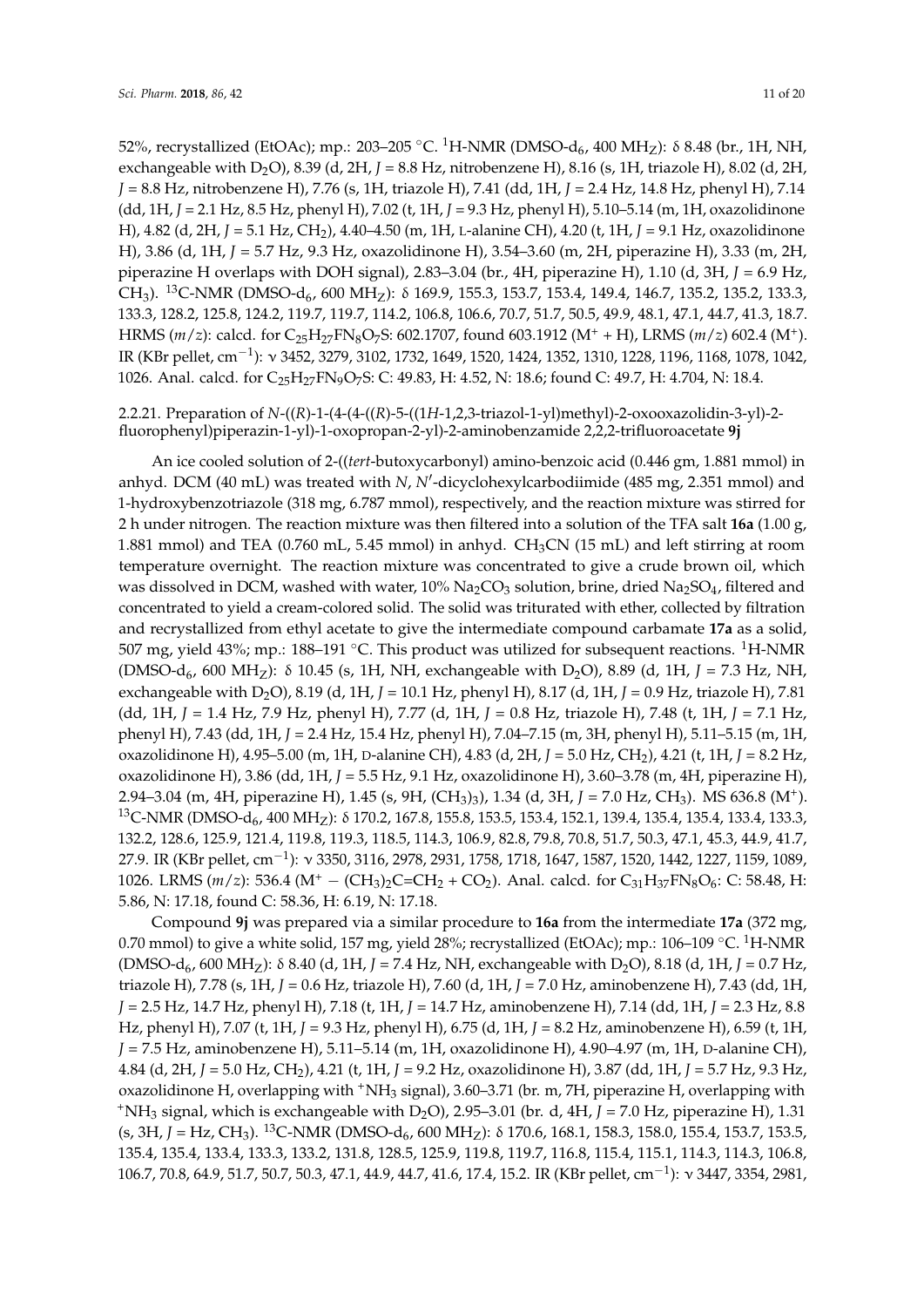2829, 1755, 1635, 1517, 1446, 1326, 1230, 1200, 1162, 1027. HRMS ( $m/z$ ): for C<sub>28</sub>H<sub>30</sub>F<sub>4</sub>N<sub>8</sub>O<sub>6</sub>: 650.2224, found 650.0167.

2.2.22. Preparation of *N*-(*R*)-1-(4-(4-((*R*)-5-((1*H*-1,2,3-triazol-1-yl)methyl)-2-oxooxazolidin-3-yl)-2 fluorophenyl)piperazin-1-yl)-1-oxopropan-2-yl)-3-aminobenzamide 2,2,2-trifluoroacetate **9k**

Compound **9k** was prepared via a similar procedure to **9j** from 3-((*tert*-butoxycarbonyl) amino benzoic acid and **16a** (1.00 g, 1.881 mmol) to give the intermediate compound **17b** as a white solid, 314 mg, yield 26%, recrystallized (EtOAc). mp.: 194–197 °C. <sup>1</sup>H-NMR (DMSO-d<sub>6</sub>, 600 MH<sub>Z</sub>): δ 9.48 (s, 1H, NH, exchangeable with  $D_2O$ ), 8.55 (d, 1H,  $J = 10.0$  Hz, NH, exchangeable with  $D_2O$ ), 8.17 (d, 1H, *J* = 0.5 Hz, triazole H), 7.90 (s, 1H, aminobenzene H), 7.77 (s, 1H, triazole H), 7.54 (d, 1H, *J* = 19.9 Hz, aminobenzene H), 7.47 (d, 1H, *J* = 14.9 Hz, aminobenzene H), 7.41 (dd, 1H, *J* = 2.5 Hz, 14.7 Hz, phenyl H), 7.33 (t, 1H, *J* = 14.9 Hz, aminobenzene H), 7.05–7.15 (m, 2H, phenyl H), 5.10–5.14 (m, 1H, oxazolidinone H), 4.94–4.08 (m, 1H, D-alanine CH), 4.83 (d, 2H, *J* = 5.10, CH2), 4.21 (t, 1H, *J* = 9.0 Hz, oxazolidinone H), 3.86 (dd, 1H, *J* = 5.5 Hz, 9.1 Hz, oxazolidinone H), 3.58–3.70 (m, 4H, piperazine H), 2.92–3.05 (m, 4H, piperazine H), 1.48 (s, 9H, (CH3)3), 1.31(d, 3H, *J* = 7.0 Hz, CH3). IR (KBr pellet, cm−<sup>1</sup> ): ν 3409, 3255, 2979, 2934, 1763, 1639, 1517, 1480, 1443, 1322, 1233, 1159, 1028. HRMS ( $m/z$ ): for C<sub>31</sub>H<sub>37</sub>FN<sub>8</sub>O<sub>6</sub>: 636.2820, found 637.2976 (M<sup>+</sup> + H).

The intermediate compound **17b** was deprotected via a similar procedure to **16a** to give the title Compound **9k** as a solid, 180 mg, yield 75%, mp.: 129–132 °C. <sup>1</sup>H-NMR (DMSO-d<sub>6</sub>, 600 MH<sub>Z</sub>): δ 8.54 (d, 1H, *J* = 7.4 Hz, NH, exchangeable with D2O), 8.18 (s,1H, triazole H), 7.78 (d, 1H, *J* = 0.5 Hz, triazole H), 7.35–7.45 (m, 3H, phenyl H), 7.28 (t, 1H, *J* = 7.8 Hz, phenyl H), 7.12–7.46 (m, 1H, phenyl H), 7.07 (t, 1H, *J* = 9.3 Hz, phenyl H), 7.01 (d, 1H, *J* = 7.5 Hz, phenyl H), 5.11–5.15 (m, 1H, oxazolidinone H), 4.94–4.99 (m, 1H, D-alanine CH), 4.84 (d, 2H, *J* = 5.0 Hz, CH2), 4.20–4.23 (m, 2H, oxazolidinone H), 3.87 (dd, 1H, *J* = 5.7 Hz, 9.3 Hz, oxazolidinone H, overlapping with <sup>+</sup>NH<sup>3</sup> signal), 3.50–3.88 (br. m, 7H, piperazine H, overlapping with  $\dagger$ NH<sub>3</sub> signal, which is exchangeable with D<sub>2</sub>O), 2.95–3.27 (br. d, 4H, piperazine H), 1.31 (d, 3H, *J* = 7.0 Hz, CH<sub>3</sub>). <sup>13</sup>C-NMR (DMSO-d<sub>6</sub>, 600 MH<sub>Z</sub>): δ 170.4, 165.7, 158.3, 158.0, 155.4, 153.7, 153.5, 135.4, 135.1, 133.4, 133.3, 133.2, 129.1, 125.9, 125.9, 119.9, 119.8, 117.1, 116.4, 115.1, 114.3, 106.9, 106.7, 70.8, 51.7, 50.6, 50.3, 47.3, 47.1, 45.1, 44.9, 43.0, 41.6, 17.5. IR (KBr pellet, cm<sup>-1</sup>): ν 3423, 2921, 1753, 1674, 1638, 1518, 1447, 1326, 1231, 1201, 1135, 1028. HRMS (*m*/*z*): for C28H30F4N8O6: 650.2224, found 650.0204 (M<sup>+</sup> ).

2.2.23. Preparation of *N-*(*R*)-1-(4-(4-((*R*)-5-((1*H*-1,2,3-triazol-1-yl)methyl)-2-oxooxazolidin-3-yl)-2 fluorophenyl)piperazin-1-yl)-1-oxopropan-2-yl)-4-aminobenzamide 2,2,2-trifluoroacetate **9l**

Compound **9l** was prepared via a similar procedure to **9j** from 3-((*tert*-butoxycarbonyl) amino benzoic acid and **16a** (1.00 g, 1.881 mmol) to give the intermediate compound **17c** as a white solid, 352 mg, yield 32%, recrystallized (EtOAc), mp.: 142–145 °C. <sup>1</sup>H-NMR (DMSO-d<sub>6</sub>, 600 MH<sub>Z</sub>): δ 9.62 (s, 1H, NH, exchangeable with D<sub>2</sub>O), 8.47 (d, 1H,  $J = 7.6$  Hz, NH, exchangeable with D<sub>2</sub>O), 8.17 (d, 1H, *J* = 0.9 Hz, triazole H), 7.82 (d, 2H, *J* = 8.8 Hz, aminobenzene H), 7.77 (d, 1H, *J* = 0.7 Hz, triazole H), 7.52 (d, 2H, *J* = 8.8 Hz, aminobenzene H), 7.43 (dd, 1H, *J* = 2.5 Hz, 14.7 Hz, phenyl H), 7.13 (dd, 1H, *J* = 2.3 Hz, 8.8 Hz, phenyl H), 7.06 (t, 1H, *J* = 8.8 Hz, phenyl H), 5.11–5.14 (m, 1H, oxazolidinone H), 4.95–5.00 (m, 1H, D-alanine CH), 4.83 (d, 2H, *J* = 5.1 Hz, CH2), 4.21 (t, 1H, *J* = 9.2 Hz, oxazolidinone H), 3.86 (dd, 1H, *J* = 5.7 Hz, 9.3 Hz, oxazolidinone H), 3.61–3.70 (m, 4H, piperazine H), 2.95–2.98 (m, 4H, piperazine H), 1.49 (s, 9H, (CH3)3), 1.31 (d, 3H, *J* = 7.0 Hz, CH3). IR (KBr pellet, cm−<sup>1</sup> ): ν 3409, 2979, 2932, 1758, 1730, 1637, 1517, 1446, 1320, 1232, 1159, 1027. HRMS (*m*/*z*): for C31H37FN8O6: 636.2820, found  $637.3028 (M^+ + H)$ .

The intermediate compound **17c** was deprotected via a similar procedure to **16a** to give the title Compound **9l** as a solid, 261 mg, yield 71%, recrystallized (EtOAc); mp.: 139–142 ◦C. <sup>1</sup>H-NMR (DMSO-d<sub>6</sub>, 600 MH<sub>Z</sub>): δ 8.20 (d, 1H, *J* = 7.6 Hz, NH, exchangeable with D<sub>2</sub>O), 8.18 (d, 1H, *J* = 0.5 Hz, triazole H), 7.78 (s, 1H, triazole H), 7.67 (d, 1H, *J* = 8.6 Hz, aminobenzene H), 7.43 (dd, 1H, *J* = 2.4 Hz, 14.6 Hz, phenyl H), 7.14 (dd, 1H, *J* = 2.6 Hz, 8.9 Hz, phenyl H), 7.06 (t, 1H, *J* = 9.3 Hz, phenyl H), 6.63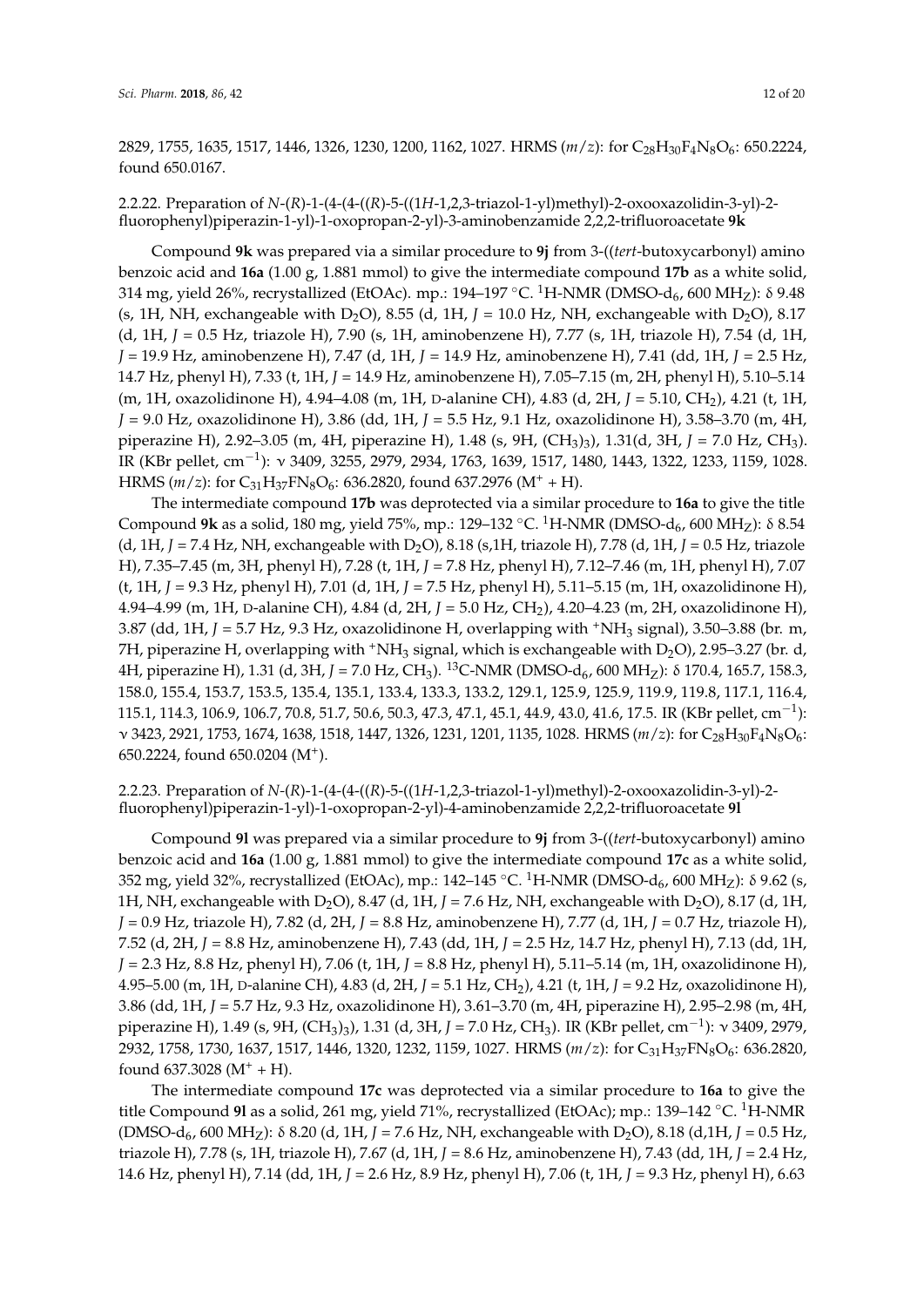(d, 2H, *J* = 8.5 Hz, phenyl H), 5.11–5.16 (m, 1H, oxazolidinone H), 4.92–4.98 (m, 1H, D-alanine CH), 4.83 (d, 2H,  $J = 5.0$  Hz, CH<sub>2</sub>), 4.21 (t, 2H, oxazolidinone H overlaps with <sup>+</sup>NH<sub>3</sub> signal), 3.90–4.50 (br. m, 4H, oxazolidinone H overlaps with <sup>+</sup>NH<sup>3</sup> signal), 3.68 (dd, 1H, *J* = Hz, oxazolidinone H), 3.60–3.69 (m, 4H, piperazine H), 2.94–3.30 (br. d, 4H, piperazine H), 1.29 (d, 3H, *J* = 6.9 Hz, CH<sub>3</sub>). <sup>13</sup>C-NMR (DMSO-d<sub>6</sub>, 600 MHZ): δ 170.8, 165.5, 158.3, 158.1, 155.4, 153.7, 153.5, 135.4, 135.4, 133.8, 133.7, 133.4, 133.3, 133.2, 129.2, 129.0, 128.3, 125.9, 125.9, 119.9, 119.7, 114.8, 114.3, 106.8, 106.7, 70.8, 51.7, 51.7, 50.6, 50.3, 47.3, 47.1, 47.1, 44.9, 44.7, 43.0, 41.6, 17.6. IR (KBr pellet, cm $^{-1}$ ):  $\rm v$  3364, 2985, 2835, 1750, 1674, 1635, 1518, 1448, 1231, 1199, 1134, 1027. HRMS (*m*/*z*): for C<sub>28</sub>H<sub>30</sub>F<sub>4</sub>N<sub>8</sub>O<sub>6</sub>: 650.2224, found 650.0215 (M<sup>+</sup>).

2.2.24. Preparation of *N*-((*S*)-1-(4-(4-((*R*)-5-((1*H*-1,2,3-triazol-1-yl)methyl)-2-oxooxazolidin-3-yl)-2 fluorophenyl)piperazin-1-yl)-1-oxopropan-2-yl)-2-aminobenzamide 2,2,2-trifluoroacetate **10j**

Compound **10j** was prepared via a similar procedure to **9j** starting from 3-((*tert*-butoxycarbonyl) amino benzoic acid and **16b** (1.00 g, 1.881 mmol) to give the intermediate compound **18a** as a white solid, 377 mg, yield 32%, recrystallized (EtOAc), mp.: 129–131 °C. <sup>1</sup>H-NMR (DMSO-d<sub>6</sub>, 600 MH<sub>Z</sub>): δ 10.46 (s, 1H, NH, exchangeable with D<sub>2</sub>O), 8.91 (d, 1H,  $J$  = 7.3 Hz, NH, exchangeable with D<sub>2</sub>O), 8.20 (d, 1H, *J* = 8.5 Hz, phenyl H), 8.18 (d, 1H, *J* = 0.5 Hz, triazole H), 7.81 (d,1H, *J* = 7.9 Hz, phenyl H), 7.78 (s, 1H, triazole H), 7.47–7.50 (m, 1H, phenyl H), 7.43 (dd, 1H, *J* = 2.4 Hz, 14.7 Hz, phenyl H), 7.08–7.14 (m, 3H, phenyl H), 5.12–5.14 (m, 1H, oxazolidinone H), 4.95–5.00 (m, 1H, L-alanine CH), 4.84 (d, 2H, *J* = 5.0 Hz, CH2), 4.21 (t, 1H, *J* = 9.2 Hz, oxazolidinone H), 3.87 (dd, 1H, *J* = 5.7 Hz, 9.3 Hz, oxazolidinone H), 3.60–3.78 (m, 4H, piperazine H), 2.90–3.06 (m, 4H, piperazine H), 1.45 (s, 9H, (CH3)3), 1.34 (d, 3H, *J* = 7.0 Hz, CH3). <sup>13</sup>C-NMR (DMSO-d6, 600 MHZ): δ 170.2, 167.8, 155.4, 153.8, 153.5, 152.1, 139.4, 135.4, 135.4, 133.4, 133.3, 133.3, 132.2, 128.6, 125.9, 121.4, 119.8, 119.3, 118.5, 114.3, 106.8, 106.7, 79.8, 70.8, 64.9, 51.7, 50.7, 50.2, 47.1, 45.3, 44.9, 41.7, 30.7, 27.9, 17.1. IR (KBr pellet, cm−<sup>1</sup> ): ν 3350, 3114, 2978, 2931, 1757, 1718, 1647, 1589, 1442, 1227, 1160, 1110, 1050, 1026. HRMS (*m*/*z*): for C31H37FN8O6: 636.2820, found 637.0000 (M<sup>+</sup> + H). LRMS ( $m/z$ ): 536.3 (M<sup>+</sup> – (CH<sub>3</sub>)<sub>2</sub>C=CH<sub>2</sub> + CO<sub>2</sub>). Anal. calcd. for CHN: C: 58.48, H: 5.86, N: 17.6, found C: 58.50, H: 6.38, N: 18.04.

The intermediate compound **18a** was deprotected via a similar procedure to **16b** to give **10j** as a white solid, 240 mg, yield 57%; recrystallized (EtOAc), mp.:  $168-173$  °C. <sup>1</sup>H-NMR (DMSO-d<sub>6</sub>, 600 MHZ): δ 8.40 (d, 1H, *J* = 7.4 Hz, NH, exchangeable with D2O), 8.18 (d, 1H, *J* = 0.9 Hz, triazole H), 7.78 (d, 1H, *J* = 0.7 Hz, triazole H), 7.60 (dd, 1H, *J* = 1.3 Hz, 7.9 Hz, phenyl H), 7.43 (dd, 1H, *J* = 2.5 Hz, 14.7 Hz, phenyl H), 7.17–7.20 (m, 1H, phenyl H), 7.14 (dd, 1H, *J* = 2.3 Hz, 8.8 Hz, phenyl H), 7.07 (t, 1H, *J* = 9.3 Hz, phenyl H), 6.75 (d, 1H, *J* = 7.9 Hz, phenyl H), 6.60 (t, 1H, *J* = 7.5 Hz, phenyl H), 5.10–5.15 (m, 1H, oxazolidinone H), 4.92–4.96 (m, 1H, L-alanine CH), 4.83 (d, 2H, *J* = 5.1 Hz, CH2), 4.21 (t, 1H, *J* = 9.2 Hz, oxazolidinone H), 3.87 (dd, 1H, *J* = 5.7 Hz, 9.3 Hz, oxazolidinone H), 3.40–3.80 (br. m, 7H, piperazine H, overlapping with  $^+$ NH<sub>3</sub> signal, which is exchangeable with D<sub>2</sub>O), 2.95–3.01 (br. d, 4H, piperazine H), 1.31 (s, 3H, *J* = 7.0 Hz, CH<sub>3</sub>). <sup>13</sup>C-NMR (DMSO-d<sub>6</sub>, 600 MH<sub>Z</sub>): δ 170.6, 168.0, 158.3, 158.0, 155.4, 153.7, 153.5, 135.4, 135.4, 133.4, 133.3, 133.2, 131.9, 128.5, 125.9, 119.7, 116.8, 115.5, 115.2, 114.3, 106.8, 106.7, 70.8, 51.7, 50.7, 50.3, 47.1, 44.9, 44.7, 41.6, 30.7, 17.4. IR (KBr pellet, cm−<sup>1</sup> ): ν 3427, 2984, 2922, 1755, 1635, 1587, 1517, 1447, 1327, 1230, 1200, 1138, 1028. HRMS ( $m/z$ ): for C<sub>28</sub>H<sub>30</sub>F<sub>4</sub>N<sub>8</sub>O<sub>6</sub>: 650.2224, found 650.0234 (M<sup>+</sup> ).

## 2.2.25. Preparation of *N*-((*S*)-1-(4-(4-((*R*)-5-((1*H*-1,2,3-triazol-1-yl)methyl)-2-oxooxazolidin-3-yl)-2 fluorophenyl)piperazin-1-yl)-1-oxopropan-2-yl)-3-aminobenzamide 2,2,2-trifluoroacetate **10k**

Compound **10k** was prepared via a similar procedure to **9j** starting from 3-((*tert*-butoxycarbonyl) amino benzoic acid and **16b** (1.00 g, 1.881 mmol) to give the intermediate compound **18b** as a white solid, 480 mg, yield 43%, recrystallized (EtOAc); mp.: 171–174 °C. <sup>1</sup>H-NMR (DMSO-d<sub>6</sub>, 600 MH<sub>Z</sub>): δ 9.50 (s, 1H, NH, exchangeable with D<sub>2</sub>O), 8.57 (d, 1H,  $J = 7.6$  Hz, NH, exchangeable with D<sub>2</sub>O), 8.18 (d, 1H, *J* = 0.9 Hz, triazole H), 7.98 (s, 1H, phenyl H), 7.78 (d,1H, *J* = 0.9 Hz, triazole H), 7.55 (d, 1H, *J* = 7.9 Hz, phenyl H), 7.48 (d, 1H, *J* = 7.9 Hz, phenyl H), 7.44 (dd, 1H, *J* = 2.5 Hz, 14.7 Hz, phenyl H), 7.34 (t, 1H, *J* = 9.2 Hz, phenyl H), 7.13 (dd, 1H, *J* = 2.3 Hz, 9.3 Hz, phenyl H), 7.07 (t, 1H, *J* = 9.3 Hz,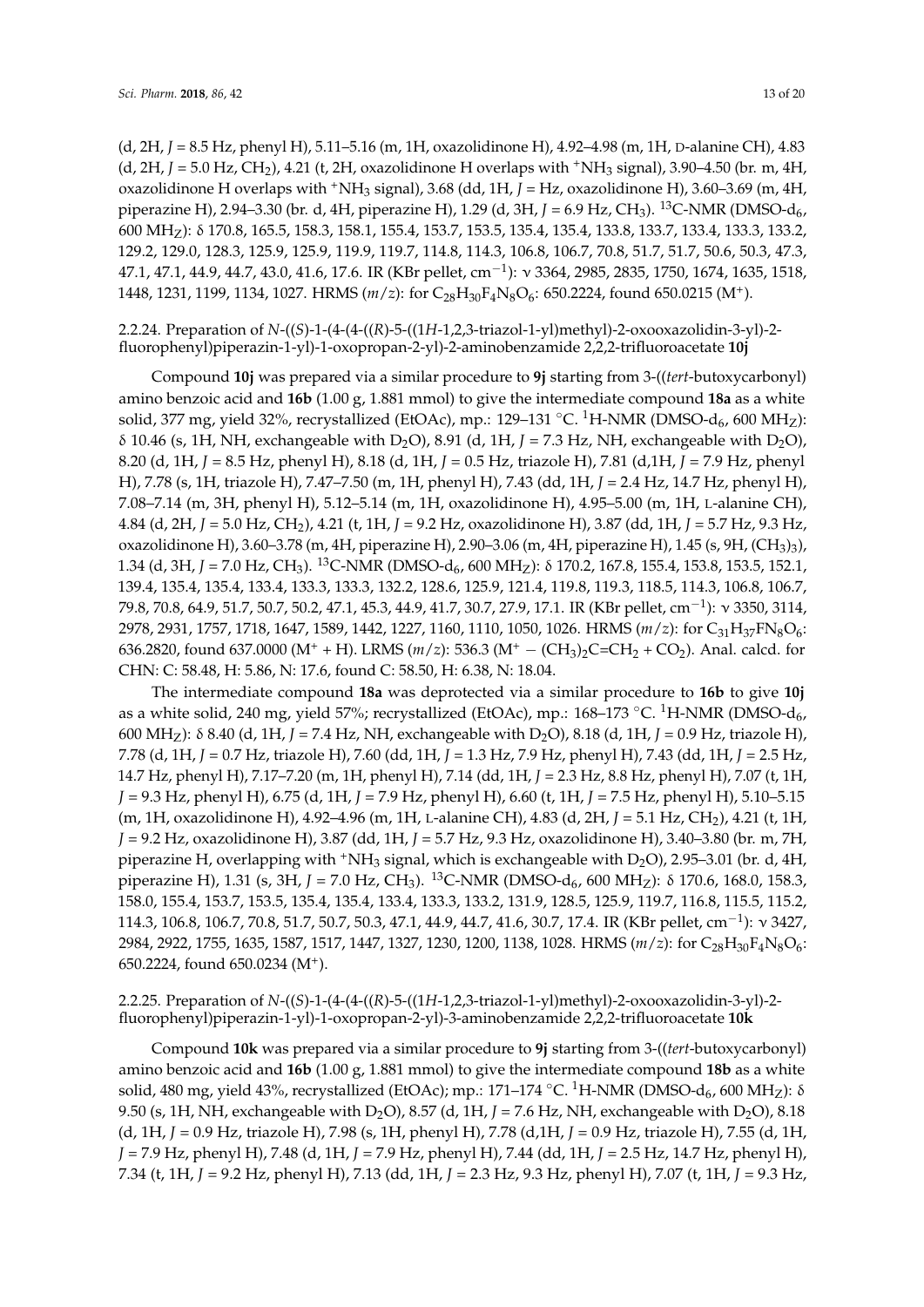phenyl H), 5.12–5.13 (m, 1H, oxazolidinone H), 4.95–4.97 (m, 1H, L-alanine CH), 4.84 (d, 2H, *J* = 5.1 Hz, CH2), 4.21 (t, 1H, *J* = 9.2 Hz, oxazolidinone H), 3.87 (dd, 1H, *J* = 5.7 Hz, 9.3 Hz, oxazolidinone H), 3.61–3.70 (br. m, 4H, piperazine H), 2.96–3.00 (br. d, 4H, piperazine H), 1.49 (s, 9H, (CH3)3), 1.32 (d, 3H, *J* = 7.0 Hz, CH<sub>3</sub>). <sup>13</sup>C-NMR (DMSO-d<sub>6</sub>, 600 MH<sub>Z</sub>): δ 170.4, 165.9, 155.4, 153.7, 153.5, 152.8, 139.6, 135.4, 135.4, 134.8, 133.4, 133.3, 133.2, 128.4, 125.8, 120.9, 120.8, 119.8, 119.7, 117.5, 114.3, 106.8, 106.6, 79.2, 70.8, 51.7, 50.6, 50.3, 47.1, 45.1, 44.9, 41.6, 28.1, 17.4. IR (KBr pellet, cm−<sup>1</sup> ): ν 3414, 3256, 2978, 1760, 1730, 1637, 1556, 1519, 1441, 1414, 1237, 1158, 1029. HRMS (*m*/*z*): for C31H37FN8O6: 636.2820, found 637.0000 (M<sup>+</sup> + H). CHN Anal. calcd.: C: 58.48, H: 5.86, N: 17.60, found C: 58.78, H: 6.29, N: 17.60.

The intermediate compound **18b** was deprotected via a similar procedure to **16b** to give **10k** as a white solid, 323 mg, yield 71%; recrystallized (EtOAc), mp.: 203–208 °C. <sup>1</sup>H-NMR (DMSO-d<sub>6</sub>, 600 MHZ): δ 8.80 (d, 1H, *J* = 7.4 Hz, NH, exchangeable with D2O), 8.17 (d, 1H, *J* = 0.6 Hz, triazole H), 7.87 (d, 1H, *J* = 7.8 Hz, phenyl H), 7.77 (d, 1H, *J* = 6.1 Hz, triazole H and phenyl H), 7.56 (t, 1H, *J* = 7.9 Hz, phenyl H), 7.47 (d, 1H, *J* = 8.0 Hz, phenyl H), 7.43 (dd, 1H, *J* = 2.4 Hz, 14.7 Hz, phenyl H), 7.13 (dd, 1H, *J* = 2.2 Hz, 8.9 Hz, phenyl H), 7.06 (t, 1H, *J* = 9.3 Hz, phenyl H), 5.10–5.14 (m, 1H, oxazolidinone H), 4.96–5.00 (m, 1H, L-alanine CH), 4.82 (d, 2H, *J* = 5.0 Hz, CH2), 4.20 (t, 1H, *J* = 9.2 Hz, oxazolidinone H), 3.86 (dd, 1H,  $J = 5.7$  Hz, 9.3 Hz, oxazolidinone H, overlapping with  $^+$ NH<sub>3</sub> signal), 3.50–3.86 (br. m, 7H, piperazine H, overlapping with  $^+NH_3$  signal, exchangeable with D<sub>2</sub>O), 2.95–3.00 (m, 4H, piperazine H), 1.32 (d, 3H, *J* = 6.9 Hz, CH<sub>3</sub>). <sup>13</sup>C-NMR (DMSO-d<sub>6</sub>, 600 MH<sub>Z</sub>): δ 170.4, 165.7, 158.3, 158.0, 155.4, 153.7, 153.5, 135.4, 135.1, 133.4, 133.3, 133.2, 129.1, 125.9, 125.9, 119.9, 119.8, 117.1, 116.4, 115.1, 114.3, 106.9, 106.7, 70.9, 51.7, 50.6, 50.3, 47.3, 47.1, 45.1, 44.9, 43.0, 41.6, 17.5. IR (KBR pellet,  $\text{cm}^{-1}$ ): 3406, 3061, 2921, 2854, 2585, 1758, 1641, 1519, 1482, 1443, 1417, 1336, 1280, 1216, 1167, 1147, 1023. HRMS (*m*/*z*): for C<sub>28</sub>H<sub>30</sub>F<sub>4</sub>N<sub>8</sub>O<sub>6</sub>: 650.2224, found 650.0000 (M<sup>+</sup>).

## 2.2.26. Preparation of *N*-((*S*)-1-(4-(4-((*R*)-5-((1*H*-1,2,3-triazol-1-yl)methyl)-2-oxooxazolidin-3-yl)-2 fluorophenyl)piperazin-1-yl)-1-oxopropan-2-yl)-4-aminobenzamide 2,2,2-trifluoroacetate **10l**

Compound **10l** was prepared via a similar procedure to **9j** starting from 3-((*tert*-butoxycarbonyl) amino benzoic acid and **16b** (1.00 g, 1.881 mmol) to give the intermediate compound **18c** as a white solid, 485 mg, yield 43%, recrystallized (EtOAc); mp.: 139–142 °C. <sup>1</sup>H-NMR (DMSO-d<sub>6</sub>, 600 MH<sub>Z</sub>): δ 9.64 (s, 1H, NH, exchangeable with D<sub>2</sub>O), 8.49 (d, 1H,  $J = 7.6$  Hz, NH, exchangeable with D<sub>2</sub>O), 8.18 (d, 1H, *J* = 0.9 Hz, triazole H), 7.83 (d, 2H, *J* = 8.8 Hz, phenyl H), 7.78 (d, 1H, *J* = 0.8 Hz, triazole H), 7.52 (d, 2H, *J* = 8.7 Hz, phenyl H), 7.43 (dd, 1H, *J* = 2.5 Hz, 14.7 Hz, phenyl H), 7.13 (dd, 1H, *J* = 2.3 Hz, 8.8 Hz, phenyl H), 7.05 (t, 1H, *J* = 9.3 Hz, phenyl H), 5.11–5.15 (m, 1H, oxazolidinone H), 4.95–5.00 (m, 1H, D-alanine CH), 4.84 (d, 2H, *J* = 5.1 Hz, CH2), 4.21 (t, 1H, *J* = 9.2 Hz, oxazolidinone H), 3.87 (dd, 1H, *J* = 5.7 Hz, 9.3 Hz, oxazolidinone H), 3.61–3.70 (br. m, 4H, piperazine H), 2.95-2.98 (br. m, 4H, piperazine H), 1.49 (s, 9H, (CH<sub>3</sub>)<sub>3</sub>), 1.31 (d, 3H, *J* = 7.0 Hz, CH<sub>3</sub>). <sup>13</sup>C-NMR (DMSO-d<sub>6</sub>, 600 MH<sub>Z</sub>): δ 170.6, 165.2, 155.3, 153.7, 153.5, 152.9, 142.4, 135.4, 135.4, 133.4, 133.3, 133.2, 128.3, 127.2, 125.8, 119.8, 119.7, 117.0, 114.3, 114.3, 106.8, 106.7, 79.5, 70.8, 64.9, 51.7, 50.6, 50.3, 47.1, 44.9, 41.6, 28.1, 17.5. IR (KBr pellet, cm−<sup>1</sup> ): ν 3409, 2979, 2932, 1757, 1727, 1637, 1446, 1320, 1232, 1159, 1027. HRMS (*m*/*z*): for  $C_{31}H_{37}FN_8O_6$ : 636.2820, found 637.0000 (M<sup>+</sup> + H).

The intermediate compound **18c** was deprotected via a similar procedure to **16a** to give **10l** as a white solid, 229 mg, yield 63%; recrystallized (EtOAc), mp.: 239–242 °C. <sup>1</sup>H-NMR (DMSO-d<sub>6</sub>, 600 MH<sub>Z</sub>): δ 8.60 (br. d, 1H, *J* = 6.5 Hz, NH, exchangeable with D<sub>2</sub>O), 8.17 (d, 1H, *J* = 0.8 Hz, triazole H), 7.89 (d, 2H, *J* = 8.5 Hz, phenyl H), 7.76 (s, 1H, *J* = 0.7 Hz, triazole H), 7.42 (dd, 1H, *J* = 2.5 Hz, 14.7 Hz, phenyl H), 7.21 (d, 2H, *J* = 8.0 Hz, phenyl H), 7.12 (dd, 1H, *J* = 2.3 Hz, 8.8 Hz, phenyl H), 7.06 (t, 1H, *J* = 9.3 Hz, phenyl H), 5.10–5.13 (m, 1H, oxazolidinone H), 4.94–4.99 (m, 1H, L-alanine CH), 4.82 (d, 2H,  $J = 5.1$  Hz, CH<sub>2</sub>), 4.20 (t, 1H,  $J = 9.2$  Hz, oxazolidinone H, partially overlaps with the <sup>+</sup>NH<sub>3</sub> signal), 3.74–4.30 (br., 3H,  $+NH_3$ , exchangeable with D<sub>2</sub>O, partially overlaps with oxazolidinone H) 3.86 (dd, 1H, *J* = 5.7 Hz, 9.3 Hz, oxazolidinone H, partially overlaps with the <sup>+</sup>NH<sub>3</sub> signal), 3.59–3.72 (br. m, 4H, piperazine H), 2.95-2.99 (br. d, 4H, piperazine H), 1.31 (s, 3H, *J* = 7.0 Hz, CH<sub>3</sub>). <sup>13</sup>C-NMR (DMSO-d<sub>6</sub>) 600 MHZ): δ 170.5, 165.0, 155.3, 153.7, 153.4, 135.3, 135.3, 133.3, 133.2, 129.1, 128.9, 125.8, 119.7, 119.4,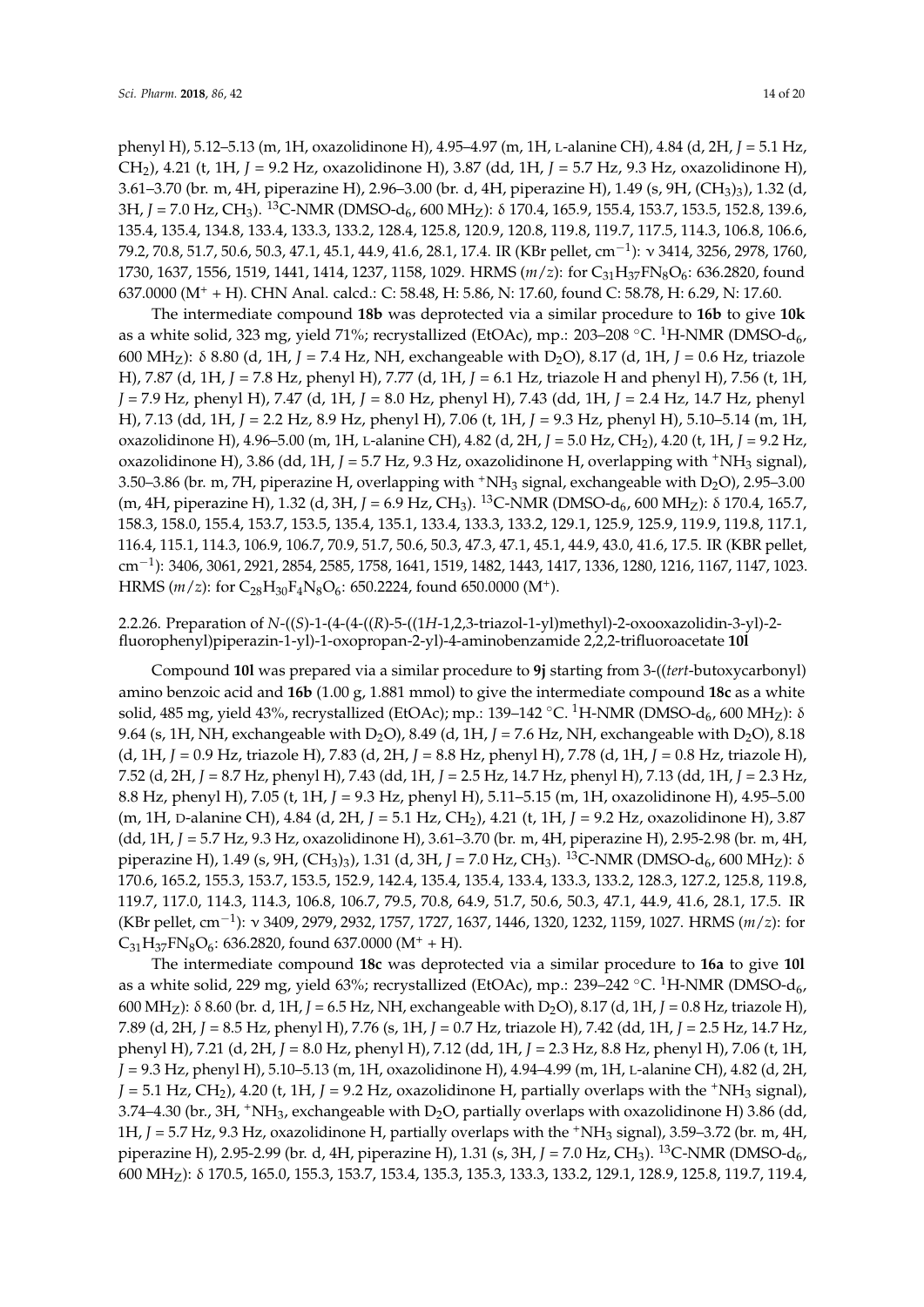114.3, 106.9, 106.7, 70.7, 51.7, 50.6, 50.2, 47.1, 47.1, 45.0, 44.9, 41.9, 17.4. IR (KBr pellet, cm<sup>-1</sup>):  $\sqrt{3407}$ , 2833, 2575, 1758, 1640, 1515, 1417, 1234, 1217, 1020. HRMS (*m*/*z*): for C28H30F4N8O6: 650.2224, found 649.0000 (M<sup>+</sup> − H) and 537.000 (M<sup>+</sup> − CF<sub>3</sub>CO<sub>2</sub>H).

#### *2.3. Antibacterial Susceptibility Testing*

Antibacterial susceptibility testing was performed by determining the minimum inhibitory concentrations (MIC,  $\mu$ g/mL), which is defined as the lowest concentration of a compound that inhibits visible bacterial growth. The MIC was determined on Mueller–Hinton (MH) agar with medium containing dilutions of antibacterial agents ranging from 0.12–32 µg/mL. Linezolid [\[24,](#page-18-16)[28\]](#page-18-17), used as the reference standard antibacterial agent, was dissolved in 60% ethanol in water and test compounds in 80% DMSO in water. The antibacterial activity of the compounds was evaluated against 6 standard reference Gram-positive and Gram-negative bacterial strains available at the MRSA Reference Laboratory, Department of Microbiology, Faculty of Medicine, Kuwait University, Kuwait. The Gram-positive standard bacterial strains used in this study consisted of *S. aureus* ATCC 25923, *S. epidermidis* ATCC 12228 and *E. faecalis* ATCC 29212, and the Gram-negative bacterial strains included *E. coli* ATCC 25922, *H. influenzae* ATCC 49247 and *M. catarrhalis* ATCC 8176. MH agar plates were used for all staphylococci and enterococci, while the MH agar plates were supplemented with 5% sheep blood to facilitate the growth of *S. pneumoniae*, *H. influenzae* and *M. catarrhalis*. For all, the final bacterial concentration for inocula was  $10^7$  CFU/mL, incubated at 35 °C for 18 h.

#### **3. Results and Discussion**

#### *3.1. Chemistry*

The final compounds, (D)-alaninyl isomers **9a**–**l** and the (L)-alaninyl isomers **10a**–**l**, were synthesized as outlined in Scheme [1](#page-15-0) according to reported literature procedures starting from commercially available piperazine **11** and 3,4-difluoronitrobenzene **12** [\[18,](#page-18-10)[23,](#page-18-15)[28\]](#page-18-17) with minor modifications to the synthetic route and outlined in Scheme [1.](#page-15-0) Using standard organic transformation, intermediate compound 5-triazolylmethyl derivative **13** was deprotected using TFA (trifluoroacetic acid) in DCM (dichloromethane) to afford the TFA salt **14** in quantitative yield. Compound **14** was coupled with *tert*-(D)- and *tert*-(L)-alanine using dicyclohexylcarbodiimide and 1-hydroxybenzotriaole as coupling reagents under standard derivatization protocols to give the *tert*-(D)-alaninyl **15a** and the *tert*-(L)-alaninyl derivatives **15b**, respectively in very good yields. Deprotection of Compounds **15a** and **15b**, in TFA and DCM, gave the (D)-alaninyl **16a** and the (L)-alaninyl **16b** TFA salts in excellent yields. Further chemical transformation via the reaction of the TFA salts with activated nitro-benzoic and nitro-heteroaroyl acids or the respective acid chlorides and nitrobenzene sulfonyl chlorides yielded the (D)-alaninyl **9a**–**f** and (L)-alaninyl **10a**–**f** amide and the (D)-alaninyl **9g**–**i** and (L)-alaninyl **10g**–**i** sulfonamide derivatives, respectively. For preparation of the amino benzoyl derivatives **9j**–**l** and **10j**–**l**, the TFA salts **16a**–**b** were reacted with 2-, 3- and 4-((*tert*-butoxycarbonyl) amino benzoic acids to afford the boc-protected (D)-alaninyl **17a**–**c** and (L)-alaninyl **18a**–**c** amide derivatives, respectively. The deprotection of Boc from these derivatives using TFA in DCM gave the final 2-, 3- and 4-aminobenzamide (D)-alaninyl **9j**–**l** and (L)-alaninyl **10j**–**l** derivatives as TFA salts. All compounds were isolated, purified and characterized as reported in the experimental sections and evaluated for their antibacterial activities as detailed in the Antibacterial Evaluation Section.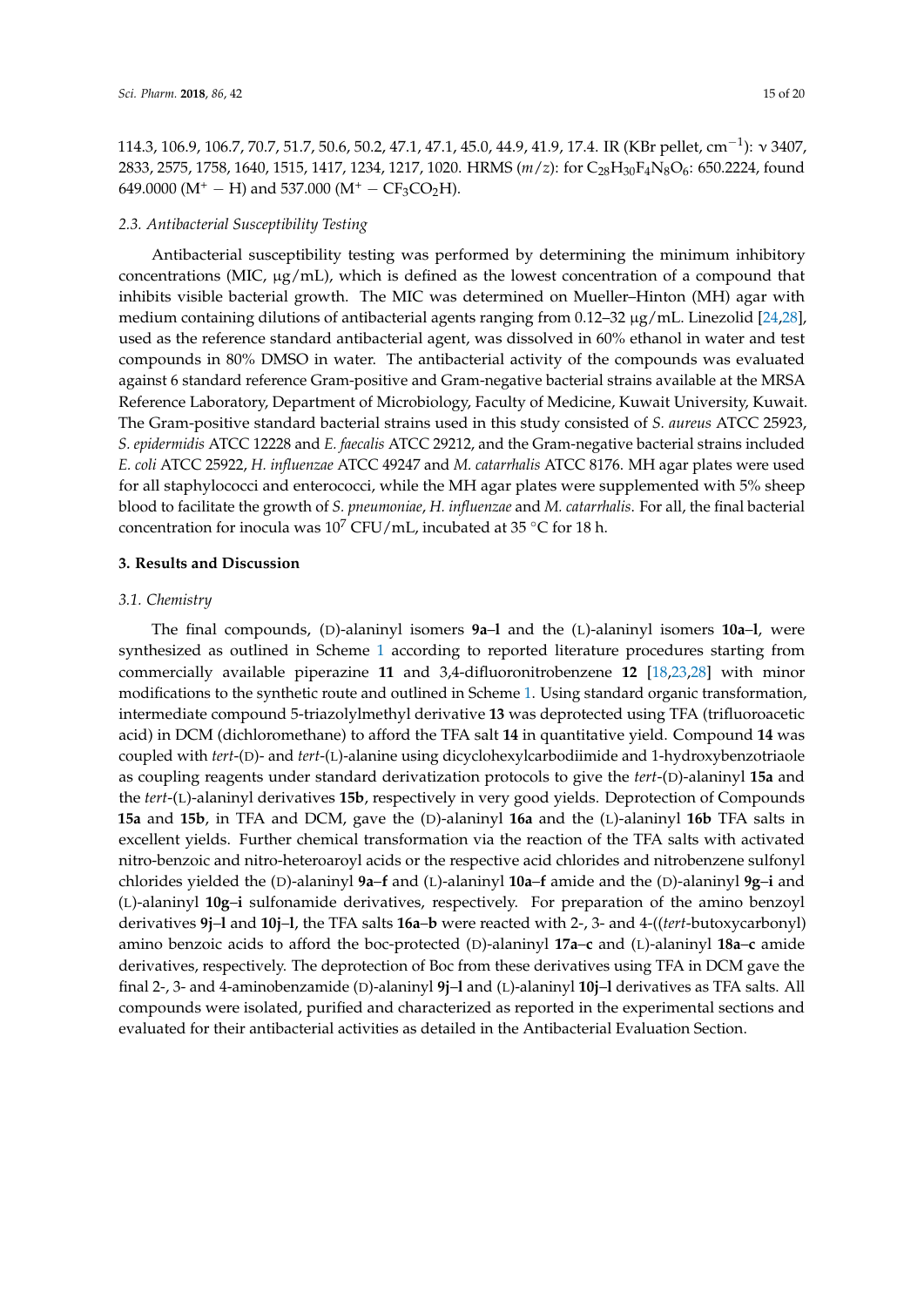

<span id="page-15-0"></span>

**Scheme 1.** Synthesis of 5-(1H-1,2,3-triazolyl)methyl (D)- and (L)-alaninyl-oxazolidinone derivatives. (i) TFA/DCM, 0 °C-r.t.; (ii) CH<sub>3</sub>CN/DCM/tert-boc-(D)- or (L)-alanine/DCC/1-HOBT/TEA, r.t.; (iii) CH<sub>3</sub>CN/DCM/nitroaroyl acid/DCC/1-HOBT/TEA, or CH<sub>3</sub>CN/DCM/nitroheteroaroyl chloride, nitroarylsulfonyl chloride/TEA, room temperature. or nitroarylsulfonyl chloride/TEA, room temperature.

## *3.2. Antibacterial Evaluation 3.2. Antibacterial Evaluation*

A total of twenty-four final compounds comprised of the (D)-alaninyl 9a–l and (L)-alaninyl 10a–l oxazolidinone derivatives containing nitro- and amino-aroyl substitutions and two *tert*-butoxycarbonyl<br>. intermediate compounds  $(15a$  and  $15b)$  were evaluated for their antibacterial activity against standard Gram-positive and Gram-negative bacterial strains. The Gram-positive standard bacterial strains. used in this study consisted of *S. aureus* ATCC 25923, *S. epidermidis* ATCC 12228 and *E. faecalis* ATCC *E. faecalis* ATCC 29212, while the Gram-negative bacterial strains included *Escherichia coli* ATCC 29212, while the Gram-negative bacterial strains included *Escherichia coli* ATCC 25922, *Haemophilus* 25922, *Haemophilus influenzae* ATCC 49247 and *Moraxella catarrhalis* ATCC 8176. Antibacterial *influenzae* ATCC 49247 and *Moraxella catarrhalis* ATCC 8176. Antibacterial susceptibility testing was carried out using the agar dilution method on Mueller–Hinton (MH) agar according to the Clinical<br> and Laboratory Standard Institute (CSLI) [\[29\]](#page-19-0), and the data are presented in Table [1.](#page-17-4) With a minimum<br>... inhibitory concentration of  $>32 \mu g/ml$ , none of the compounds demonstrated acceptable antibacterial activity against the Gram-negative bacterial strains, namely *E. coli* ATCC 25922 and *H. influenzae* ATCC 49247. Overall, the novel (*D*)-alaninyl and (*L*)-alaninyl oxazolidinones showed moderate to strong antibacterial activity against the Gram-positive bacterial strains tested with a MIC range of  $2 \rightarrow 16 \mu g/mL$ . In general, there is no identifiable significant difference between the antibacterial activity of the (*D*)-alaninyl and (*L*)-alaninyl oxazolidinone derivatives, suggesting similar binding interaction at the ribosomal receptor binding site irrespective of the stereochemistry at the alaninyl side-chain spacer. However, in some of the derivatives, the (*L*)-alaninyl spacer seemed to have a slightly improved antibacterial activity; for example, the 4-nitrobenzoyl (D)-alaninyl oxazolidinone derivative **9c** (MIC: 8 and 4 µg/mL) was 1–3-fold less active than the corresponding (L)-alaninyl derivative 10c (MIC: 2 and 2 µg/mL) against S. epidermidis ATCC 12228 and E. faecalis ATCC 29212, respectively. Similarly, the 5-nitrofuran-2-carbonyl substituted (L)-alaninyl oxazolidinone derivative **10e** (MIC: 2 and 2 μg/mL) demonstrated 1–3-fold superior antibacterial activity to the corresponding 1.1 and 2 μg/mL) antibacterial activity to the corresponding (*D*)-alaninyl oxazolidinone derivative **9e** (MIC: 8 and 4 (D)-alaninyl oxazolidinone derivative **9e** (MIC: 8 and 4 µg/mL), against *S. aureus* ATCC 25923 and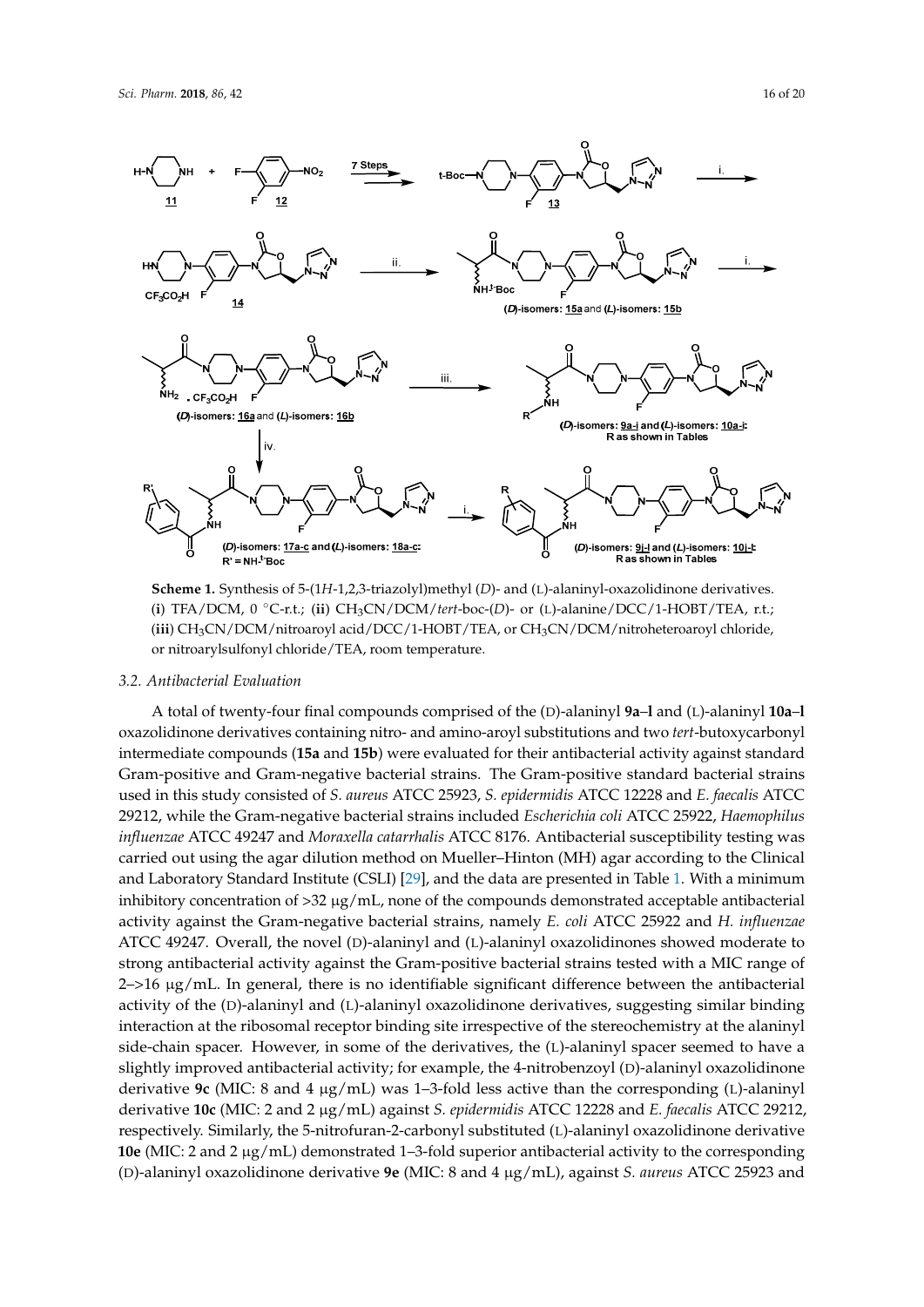**.**

*E. faecalis ATCC 29212, respectively. Overall, aminoaryl, nitroaroyl and nitroheteroaroyl substitutions* in the  $(D/L)$ -alaninyl oxazolidinone derivatives favored retention of antibacterial activity and showed selective activity against S. epidermidis ATCC 12228 and E. faecalis ATCC 29212. The precise reasons for this are unknown. However, the presence of these moieties might result in additional interactions at the ribosomal receptor binding sites, due to a combination of H-bond acceptor and/or donor groups coupled with potential van der Waals interactions [\[15](#page-18-6)[,27\]](#page-18-14). In addition, the observed selective activity against S. epidermidis ATCC 12228 and E. faecalis ATCC 29212 could also suggest a subtle difference in the conformation of rRNA nucleotides in these two bacterial strains, which may have some effect on the interaction with the compounds. Conformation changes of rRNA nucleotide Figure 2010 of the interaction chan are compounded to changes of the interactions for the interactions had been utilized to explain dramatic differences in the interactions for some antibiotics, namely macrolides and lincosamides, respectively [\[14,](#page-18-5)[30\]](#page-19-1). The nitro-substituted derivatives showed improved<br>state and the Gram-negative respiratory pathogens in the Gram-negative respiratory pathogens in the Gram-negat activity against the Gram-negative respiratory pathogen *M. catarrhalis* ATCC 25922 with an MIC range of 2–8 µg/mL. In addition, previous studies from our laboratory and others have shown that incorporation of 5-nitro-2-furoyl and 3,5-dinitrobenzoyl moieties selectively enhanced antibacterial activity of *N*-substituted-piperazinyl oxazolidinone derivatives [\[27,](#page-18-14)[31\]](#page-19-2). However, we anticipated that the incorporation of the alanine spacer group may result in potential hydrogen bond acceptor and donor interactions in addition to hydrophobic interaction due to the presence of the aroyl, heteroaroyl and methyl moieties, whose orientation at the ribosomal receptor binding site may result in favorable stereochemistry that might positively influence the observed antibacterial activity. influence the observed antibacterial activity. Moreover, the 5-nitrofuran-2-carbonyl (*D*/*L*)-alaninyl Moreover, the 5-nitrofuran-2-carbonyl (D/L)-alaninyl oxazolidinone derivatives were less active than the previously reported 5-nitrofuran-2-carbonyl glycinyl oxazolidinone derivatives with demonstrated potent antibacterial activity, with MIC value ranges of 2–8 and 0.06–0.50  $\mu$ g/mL [\[23\]](#page-18-15), respectively. The findings from the present study further suggest that the glycinyl spacer probably favors or permits a more effective interaction of the compounds at the bacterial ribosomal receptor binding site [27], which eventually translates into m[ore](#page-18-14) potent antibacterial activity [23]. Furthermore, previous studies from our laboratory and others have demonstrated that unsubstituted-benzenesulfonyl and tolylsulfonyl groups generally resulted in oxazolidinone derivatives with reduced antibacterial activity compared with the benzoyl and substituted-benzoyl derivatives [26,27,31]. Therefore, data from the present study further elaborate that the introduction of the electron withdrawing nitro group alone does not significantly improve antibacterial activity. This is evident from the fact that the nitrobenzenesulfonyl (D/L)-alaninyl oxazolidinone derivatives were also generally less active than the corresponding nitrobenzoyl derivatives with an MIC value range of 2->16 µg/mL. interactions for some antibiotics, namely matrices and linear matrices and linear matrices and linear  $\frac{1}{2}$ ,  $\frac{1}{2}$ ,  $\frac{1}{2}$ ,  $\frac{1}{2}$ ,  $\frac{1}{2}$ ,  $\frac{1}{2}$ ,  $\frac{1}{2}$ ,  $\frac{1}{2}$ ,  $\frac{1}{2}$ ,  $\frac{1}{2}$ ,  $\frac{1}{2}$ 

| CH <sub>3</sub>                       | CH <sub>2</sub>                 |
|---------------------------------------|---------------------------------|
| <b>9a-I:</b> (D)-alaninyl derivatives | 10a-I: (L)-alaninyl derivatives |

**Table 1.** Antibacterial activity of *D*- and *L*-alaninyl triazolyl-oxazolidinone derivatives. **Table 1.** Antibacterial activity of *D*- and *L*-alaninyl triazolyl-oxazolidinone derivatives.

| Compound        | R                       | MIC (µg/mL) for               |                                    |                                 |                |  |
|-----------------|-------------------------|-------------------------------|------------------------------------|---------------------------------|----------------|--|
|                 |                         | S. aureus<br><b>ATCC25923</b> | S. epidermidis<br><b>ATCC12228</b> | E. faecalis<br><b>ATCC29212</b> | M. catarrhalis |  |
| 15a $(D)$       | tert-butoxycarbonyl     | 16                            |                                    |                                 | $>16$          |  |
| 15b(L)          | tert-butoxycarbonyl     |                               |                                    |                                 | $>16$          |  |
| <b>9a</b>       | 2-nitrobenzoyl          |                               |                                    |                                 | 16             |  |
| 10a             | 2-nitrobenzovl          |                               |                                    |                                 |                |  |
| 9b              | 3-nitrobenzovl          |                               |                                    |                                 |                |  |
| 10 <sub>b</sub> | 3-nitrobenzoyl          |                               |                                    |                                 |                |  |
| 9c              | 4-nitrobenzoyl          |                               |                                    |                                 |                |  |
| 10 <sub>c</sub> | 4-nitrobenzoyl          |                               |                                    |                                 |                |  |
| 9d              | 3,5-dinitrobenzoyl      |                               |                                    |                                 |                |  |
| 10d             | 3,5-dinitrobenzoyl      |                               |                                    |                                 |                |  |
| <b>9e</b>       | 5-nitrofuran-2-carbonyl |                               |                                    |                                 |                |  |
| 10e             | 5-nitrofuran-2-carbonyl |                               |                                    |                                 |                |  |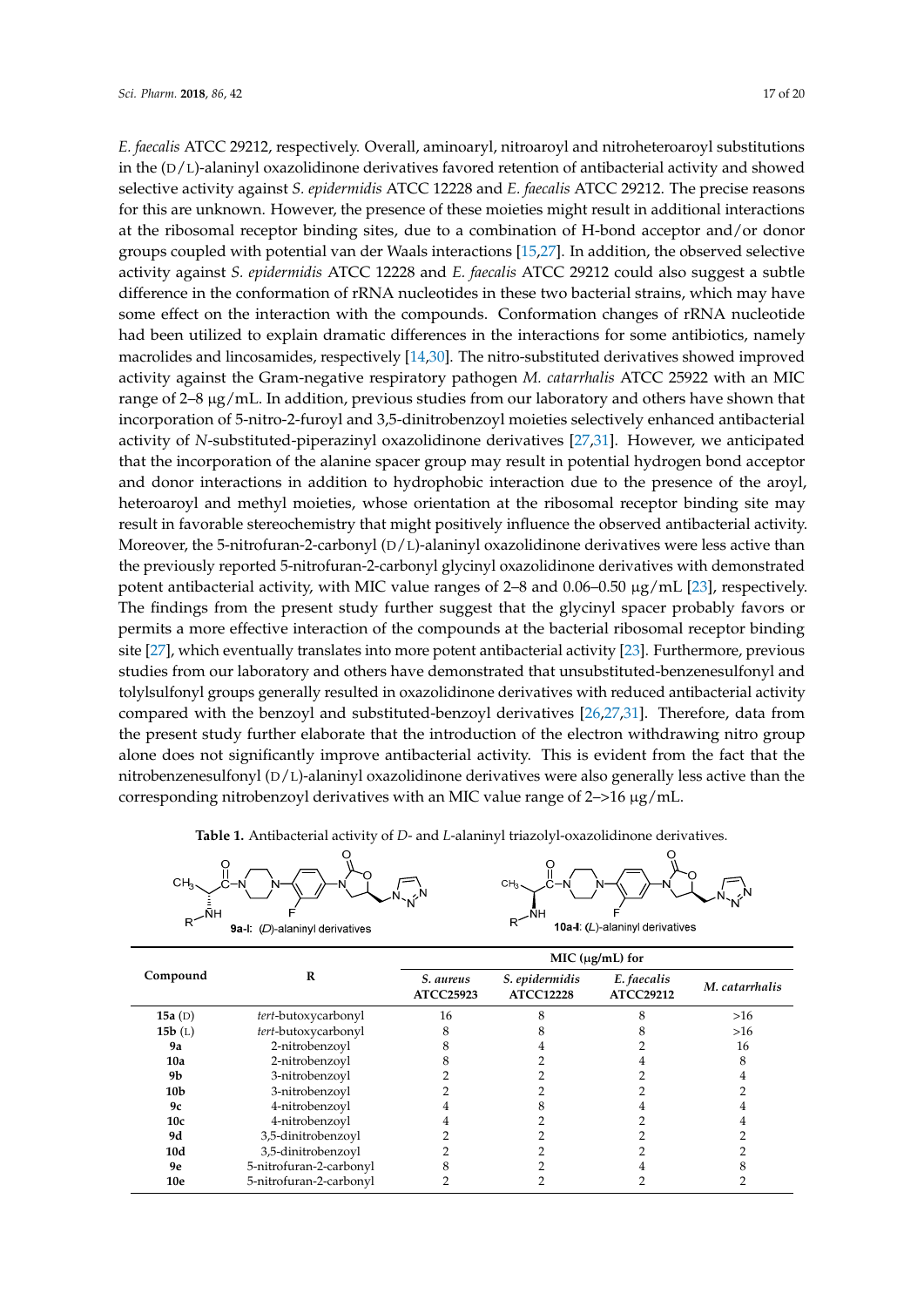<span id="page-17-4"></span>

| Compound  | R                                                 | MIC $(\mu g/mL)$ for          |                                    |                                 |                |
|-----------|---------------------------------------------------|-------------------------------|------------------------------------|---------------------------------|----------------|
|           |                                                   | S. aureus<br><b>ATCC25923</b> | S. epidermidis<br><b>ATCC12228</b> | E. faecalis<br><b>ATCC29212</b> | M. catarrhalis |
| 9f        | 5-nitrothiopehene-2-carbonyl                      |                               |                                    |                                 |                |
| 10f       | 5-nitrothiopehene-2-carbonyl                      |                               |                                    |                                 |                |
| 9g        | 2-nitrobenezesufonyl                              | 16                            |                                    |                                 | >16            |
| 10g       | 2-nitrobenezesufonyl                              | 16                            |                                    |                                 | 16             |
| 9h        | 3-nitrobenezesufonyl                              | >16                           |                                    | 16                              | 16             |
| 10h       | 3-nitrobenezesufonyl                              | 16                            |                                    |                                 | 4              |
| 9i        | 4-nitrobenezesufonyl                              | >16                           |                                    | 16                              | 16             |
| 10i       | 4-nitrobenezesufonyl                              | $>16$                         |                                    |                                 | 4              |
| 9j        | 2-aminobenzoyl. $CF_3CO_2H$                       | 4                             |                                    |                                 | 4              |
| 10j       | 2-aminobenzoyl .CF <sub>3</sub> CO <sub>2</sub> H | 4                             |                                    |                                 | 4              |
| 9k        | 3-aminobenzoyl .CF <sub>3</sub> CO <sub>2</sub> H |                               |                                    |                                 |                |
| 10k       | 3-aminobenzoyl .CF <sub>3</sub> CO <sub>2</sub> H |                               |                                    |                                 |                |
| 91        | 4-aminobenzoyl .CF <sub>3</sub> CO <sub>2</sub> H |                               |                                    |                                 |                |
| 101       | 4-aminobenzoyl .CF <sub>3</sub> CO <sub>2</sub> H |                               |                                    |                                 |                |
| Linezolid |                                                   |                               |                                    |                                 |                |

**Table 1.** *Cont*.

#### **4. Conclusions**

In conclusion, all the newly synthesized D- and L-alaninyl oxazolidinone derivatives demonstrated antibacterial activity against all standard Gram-positive bacterial strains and one Gram-negative bacterial strain tested. The compounds were devoid of activity against standard Gram-negative bacterial strains, namely *E. coli* and *H. influenzae*. Moreover, the 3,5-dinitrobenzoyl and 5-nitroheteroaroyl substitution pattern on alanine nitrogen enhanced antibacterial activity, while amino-aroyl substitution seems to selectively favor activity against *S. epidermidis* and *E. faecalis*. The introduction of nitro groups on the benzenesulfonyl derivatives did not improve their antibacterial potency. Finally, the incorporation of the D- and L-alaninyl spacer did not have a significant effect on the activity of this series of compounds.

**Author Contributions:** Conceptualization, O.A.P. and E.E.U.; Methodology, O.A.P. and E.E.U.; Performed, R.J.D.; Formal Analysis, O.A.P. and E.E.U.; Investigation, O.A.P., E.E.U. and R.J.D.; Data Curation, R.J.D.; Writing-Original Draft Preparation, O.A.P. and E.E.U.; Writing-Review & Editing, O.A.P., E.E.U. and R.J.D.; Supervision, O.A.P. and E.E.U.; Project Administration, O.A.P.; Funding Acquisition, O.A.P. and E.E.U.

**Acknowledgments:** This research was funded by the Research Sector, Kuwait University Research Project Grant No. PC01/09 (OAP), and the General Facilities Science (GF-S), Faculty of Science, Instrument Grant Nos. GS01/01 (Bruker DPX 400 MHz NMR), GS01/03 (GC MS DFS—Thermo and Bruker 600 MHz NMR), GS01/05 (Jasco FT/IR-6300 and CHNS—Vario Micro Cube) and GS02/10 (LC MS/MS—Waters QToF). The authors would like to thank Vidhya Thomas for technical support.

**Conflicts of Interest:** The authors declare no conflict of or secondary interest.

#### **References**

- <span id="page-17-0"></span>1. Butler, M.S.; Blaskovich, M.A.; Cooper, M.A. Antibiotics in the clinical pipeline at the end of 2015. *J. Antibiot.* **2017**, *70*, 3–24. [\[CrossRef\]](http://dx.doi.org/10.1038/ja.2016.72) [\[PubMed\]](http://www.ncbi.nlm.nih.gov/pubmed/27353164)
- 2. Fernandes, P.; Martens, E. Antibiotics in late clinical development. *Biochem. Pharmacol.* **2017**, *133*, 152–163. [\[CrossRef\]](http://dx.doi.org/10.1016/j.bcp.2016.09.025) [\[PubMed\]](http://www.ncbi.nlm.nih.gov/pubmed/27687641)
- <span id="page-17-1"></span>3. Torrice, M. Antibaterial boom and bust. *C&EN* **2013**, *91*, 34–37.
- <span id="page-17-2"></span>4. Frieden, T. *Antibiotic Resistance Threats in the United States*; U.S. Centers for Disease Control and Prevention: Atlanta, GA, USA, 2013; pp. 1–114.
- 5. Holmes, N.E.; Tong, S.Y.; Davis, J.S.; van Hal, S.J. Treatment of methicillin-resistant Staphylococcus aureus: Vancomycin and beyond. *Semin. Respir. Crit. Care Med.* **2015**, *36*, 17–30. [\[CrossRef\]](http://dx.doi.org/10.1055/s-0034-1397040) [\[PubMed\]](http://www.ncbi.nlm.nih.gov/pubmed/25643268)
- 6. Poce, G.; Cocozza, M.; Consalvi, S.; Biava, M. SAR analysis of new anti-TB drugs currently in pre-clinical and clinical development. *Eur. J. Med. Chem.* **2014**, *86*, 335–351. [\[CrossRef\]](http://dx.doi.org/10.1016/j.ejmech.2014.08.066) [\[PubMed\]](http://www.ncbi.nlm.nih.gov/pubmed/25173852)
- <span id="page-17-3"></span>7. WHO. Global Tuberculosis Report 2016. Available online: [http://apps.who.int/iris/bitstream/10665/](http://apps.who.int/iris/bitstream/10665/250441/1/9789241565394-eng.pdf?ua=1) [250441/1/9789241565394-eng.pdf?ua=1](http://apps.who.int/iris/bitstream/10665/250441/1/9789241565394-eng.pdf?ua=1) (accessed on 22 April 2018).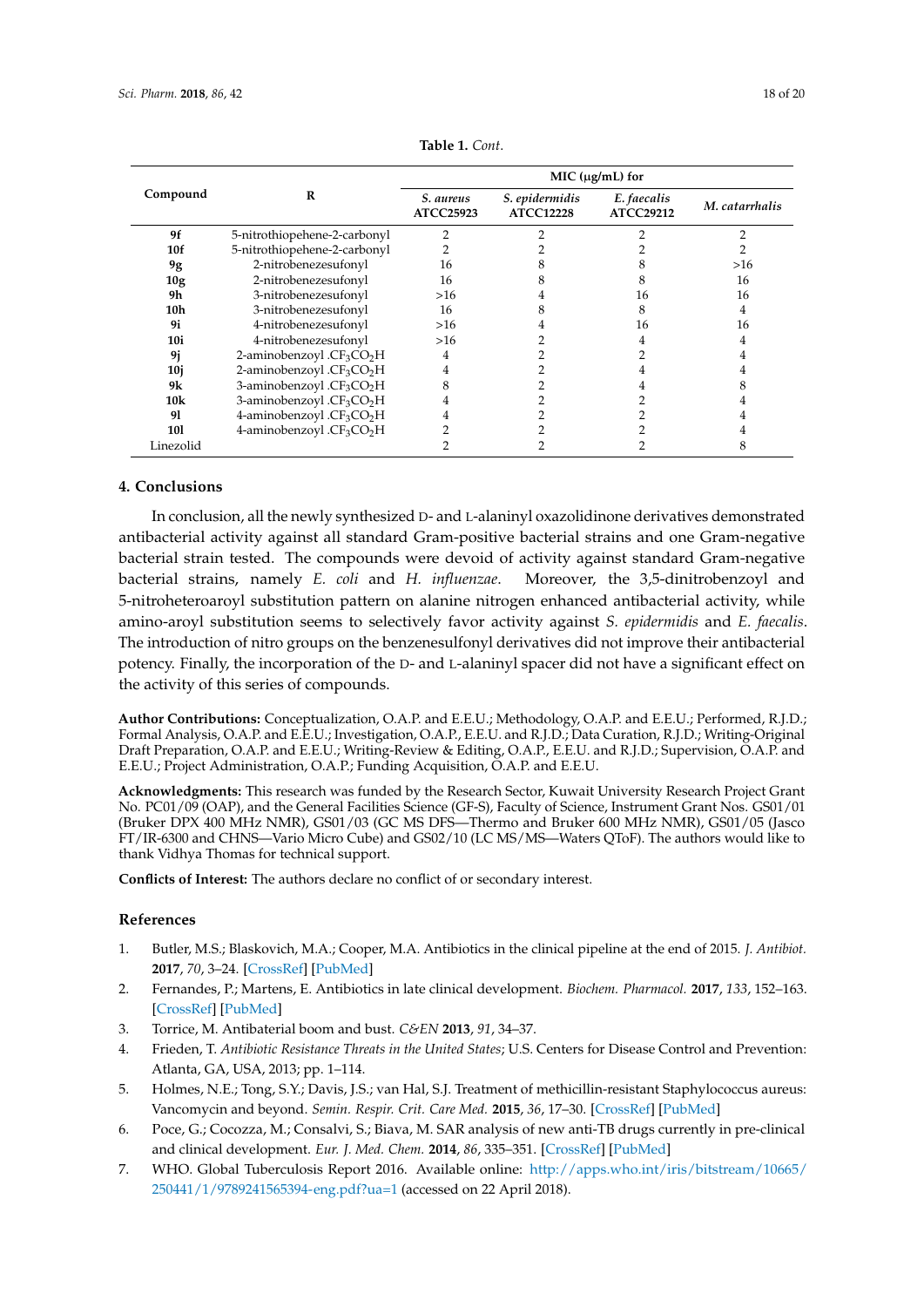- <span id="page-18-0"></span>8. Bassetti, M.; Righi, E. Development of novel antibacterial drugs to combat multiple resistant organisms. *Langenbeck's Arch. Surg.* **2015**, *400*, 153–165. [\[CrossRef\]](http://dx.doi.org/10.1007/s00423-015-1280-4) [\[PubMed\]](http://www.ncbi.nlm.nih.gov/pubmed/25667169)
- <span id="page-18-2"></span>9. Holmes, N.E.; Howden, B.P. What's new in the treatment of serious MRSA infection? *Curr. Opin. Infect. Dis.* **2014**, *27*, 471–478. [\[CrossRef\]](http://dx.doi.org/10.1097/QCO.0000000000000101) [\[PubMed\]](http://www.ncbi.nlm.nih.gov/pubmed/25211361)
- <span id="page-18-1"></span>10. Xu, H.B.; Jiang, R.H.; Li, L.; Xiao, H.P. Linezolid in the treatment of MDR-TB: A retrospective clinical study. *Int. J. Tuberc. Lung D* **2012**, *16*, 358–363. [\[CrossRef\]](http://dx.doi.org/10.5588/ijtld.11.0493) [\[PubMed\]](http://www.ncbi.nlm.nih.gov/pubmed/22640450)
- <span id="page-18-3"></span>11. Ager, S.; Gould, K. Clinical update on linezolid in the treatment of Gram-positive bacterial infections. *Infect. Drug Resist.* **2012**, *5*, 87–102. [\[CrossRef\]](http://dx.doi.org/10.2147/IDR.S25890) [\[PubMed\]](http://www.ncbi.nlm.nih.gov/pubmed/22787406)
- <span id="page-18-7"></span>12. Shaw, K.J.; Barbachyn, M.R. The oxazolidinones: Past, present, and future. *Ann. N. Y. Acad. Sci.* **2011**, *1241*, 48–70. [\[CrossRef\]](http://dx.doi.org/10.1111/j.1749-6632.2011.06330.x) [\[PubMed\]](http://www.ncbi.nlm.nih.gov/pubmed/22191526)
- <span id="page-18-4"></span>13. Shinabarger, D.L.; Marotti, K.R.; Murray, R.W.; Lin, A.H.; Melchior, E.P.; Swaney, S.M.; Dunyak, D.S.; Demyan, W.F.; Buysse, J.M. Mechanism of action of oxazolidinones: Effects of linezolid and eperezolid on translation reactions. *Antimicrob. Agents chemother.* **1997**, *41*, 2132–2136. [\[PubMed\]](http://www.ncbi.nlm.nih.gov/pubmed/9333037)
- <span id="page-18-5"></span>14. Wilson, D.N.; Nierhaus, K.H. The oxazolidinone class of drugs find their orientation on the ribosome. *Mol. Cell* **2007**, *26*, 460–462. [\[CrossRef\]](http://dx.doi.org/10.1016/j.molcel.2007.05.008) [\[PubMed\]](http://www.ncbi.nlm.nih.gov/pubmed/17531804)
- <span id="page-18-6"></span>15. Ippolito, J.A.; Kanyo, Z.F.; Wang, D.; Franceschi, F.J.; Moore, P.B.; Steitz, T.A.; Duffy, E.M. Crystal structure of the oxazolidinone antibiotic linezolid bound to the 50S ribosomal subunit. *J. Med. Chem.* **2008**, *51*, 3353–3356. [\[CrossRef\]](http://dx.doi.org/10.1021/jm800379d) [\[PubMed\]](http://www.ncbi.nlm.nih.gov/pubmed/18494460)
- <span id="page-18-8"></span>16. Lawrence, K.R.; Adra, M.; Gillman, P.K. Serotonin toxicity associated with the use of linezolid: A review of postmarketing data. *Clin. Infect. Dis.* **2006**, *42*, 1578–1583. [\[CrossRef\]](http://dx.doi.org/10.1086/503839) [\[PubMed\]](http://www.ncbi.nlm.nih.gov/pubmed/16652315)
- <span id="page-18-9"></span>17. Leach, K.L.; Brickner, S.J.; Noe, M.C.; Miller, P.F. Linezolid, the first oxazolidinone antibacterial agent. *Ann. N. Y. Acad. Sci.* **2011**, *1222*, 49–54. [\[CrossRef\]](http://dx.doi.org/10.1111/j.1749-6632.2011.05962.x) [\[PubMed\]](http://www.ncbi.nlm.nih.gov/pubmed/21434942)
- <span id="page-18-10"></span>18. Reck, F.; Zhou, F.; Girardot, M.; Kern, G.; Eyermann, C.J.; Hales, N.J.; Ramsay, R.R.; Gravestock, M.B. Identification of 4-substituted 1,2,3-triazoles as novel oxazolidinone antibacterial agents with reduced activity against monoamine oxidase A. *J. Med. Chem.* **2005**, *48*, 499–506. [\[CrossRef\]](http://dx.doi.org/10.1021/jm0400810) [\[PubMed\]](http://www.ncbi.nlm.nih.gov/pubmed/15658863)
- <span id="page-18-11"></span>19. Srivastava, B.K.; Soni, R.; Patel, J.Z.; Jain, M.R.; Patel, P.R. Oxazolidinone antibacterials and our experience. *Anti-Infect. Agents Med. Chem.* **2008**, *7*, 258–280. [\[CrossRef\]](http://dx.doi.org/10.2174/187152108785908820)
- <span id="page-18-12"></span>20. Poel, T.J.; Thomas, R.C.; Adams, W.J.; Aristoff, P.A.; Barbachyn, M.R.; Boyer, F.E.; Brieland, J.; Brideau, R.; Brodfuehrer, J.; Brown, A.P.; et al. Antibacterial oxazolidinones possessing a novel C-5 side chain(5R)-trans-3-[3-fluoro-4-(1-oxotetrahydrothiopyran-4-yl-phenyl]-2-oxooxazolidinone-5-carboxylic acid amide (PF-00422602), a new lead compound. *J. Med. Chem.* **2007**, *50*, 5886–5889. [\[CrossRef\]](http://dx.doi.org/10.1021/jm070708p) [\[PubMed\]](http://www.ncbi.nlm.nih.gov/pubmed/17988109)
- <span id="page-18-13"></span>21. Al-Tannak, N.F.; Phillips, O.A. Antimycobacterial Activities of N-Substituted-Glycinyl 1H-1,2,3-Triazolyl Oxazolidinones and Analytical Method Development and Validation for a Representative Compound. *Sci. Pharm.* **2017**, *85*, 34. [\[CrossRef\]](http://dx.doi.org/10.3390/scipharm85040034) [\[PubMed\]](http://www.ncbi.nlm.nih.gov/pubmed/28974052)
- 22. Hauck, S.I.; Cederberg, C.; Doucette, A.; Grosser, L.; Hales, N.J.; Poon, G.; Gravestock, M.B. New carbon-linked azole oxazolidinones with improved potency and pharmacokinetics. *Bioorg. Med. Chem. Lett.* **2007**, *17*, 337–340. [\[CrossRef\]](http://dx.doi.org/10.1016/j.bmcl.2006.10.063) [\[PubMed\]](http://www.ncbi.nlm.nih.gov/pubmed/17095223)
- <span id="page-18-15"></span>23. Phillips, O.A.; Udo, E.E.; Abdel-Hamid, M.E.; Varghese, R. Synthesis and antibacterial activities of N-substituted-glycinyl 1H-1,2,3-triazolyl oxazolidinones. *Eur. J. Med. Chem.* **2013**, *66*, 246–257. [\[CrossRef\]](http://dx.doi.org/10.1016/j.ejmech.2013.05.041) [\[PubMed\]](http://www.ncbi.nlm.nih.gov/pubmed/23811087)
- <span id="page-18-16"></span>24. Phillips, O.A.; Udo, E.E.; Ali, A.A.; Al-Hassawi, N. Synthesis and antibacterial activity of 5-substituted oxazolidinones. *Bioorg. Med. Chem. Lett.* **2003**, *11*, 35–41. [\[CrossRef\]](http://dx.doi.org/10.1016/S0968-0896(02)00423-6)
- 25. Phillips, O.A.; Udo, E.E.; Ali, A.A.; Samuel, S.M. Synthesis and antibacterial activity of new N-linked 5-triazolylmethyl oxazolidinones. *Bioorg. Med. Chem.* **2005**, *13*, 4113–4123. [\[CrossRef\]](http://dx.doi.org/10.1016/j.bmc.2005.03.036) [\[PubMed\]](http://www.ncbi.nlm.nih.gov/pubmed/15911326)
- <span id="page-18-18"></span>26. Phillips, O.A.; Udo, E.E.; Ali, A.A.; Samuel, S.M. Structure-antibacterial activity of arylcarbonyl- and arylsulfonyl-piperazine 5-triazolylmethyl oxazolidinones. *Eur. J. Med. Chem.* **2007**, *42*, 214–225. [\[CrossRef\]](http://dx.doi.org/10.1016/j.ejmech.2006.10.005) [\[PubMed\]](http://www.ncbi.nlm.nih.gov/pubmed/17140706)
- <span id="page-18-14"></span>27. Wang, X.J.; Wu, N.; Du, G.J.; Zhao, S.Q.; Yan, M.; Gu, L.Q. Synthesis and antibacterial activities of eperezolid analogs with glycinyl substitutions. *Arch. Pharm. (Weinheim)* **2009**, *342*, 377–385. [\[CrossRef\]](http://dx.doi.org/10.1002/ardp.200800233) [\[PubMed\]](http://www.ncbi.nlm.nih.gov/pubmed/19544480)
- <span id="page-18-17"></span>28. Brickner, S.J.; Hutchinson, D.K.; Barbachyn, M.R.; Manninen, P.R.; Ulanowicz, D.A.; Garmon, S.A.; Grega, K.C.; Hendges, S.K.; Toops, D.S.; Ford, C.W.; et al. Synthesis and antibacterial activity of U-100592 and U-100766, two oxazolidinone antibacterial agents for the potential treatment of multidrug-resistant gram-positive bacterial infections. *J. Med. Chem.* **1996**, *39*, 673–679. [\[CrossRef\]](http://dx.doi.org/10.1021/jm9509556) [\[PubMed\]](http://www.ncbi.nlm.nih.gov/pubmed/8576909)